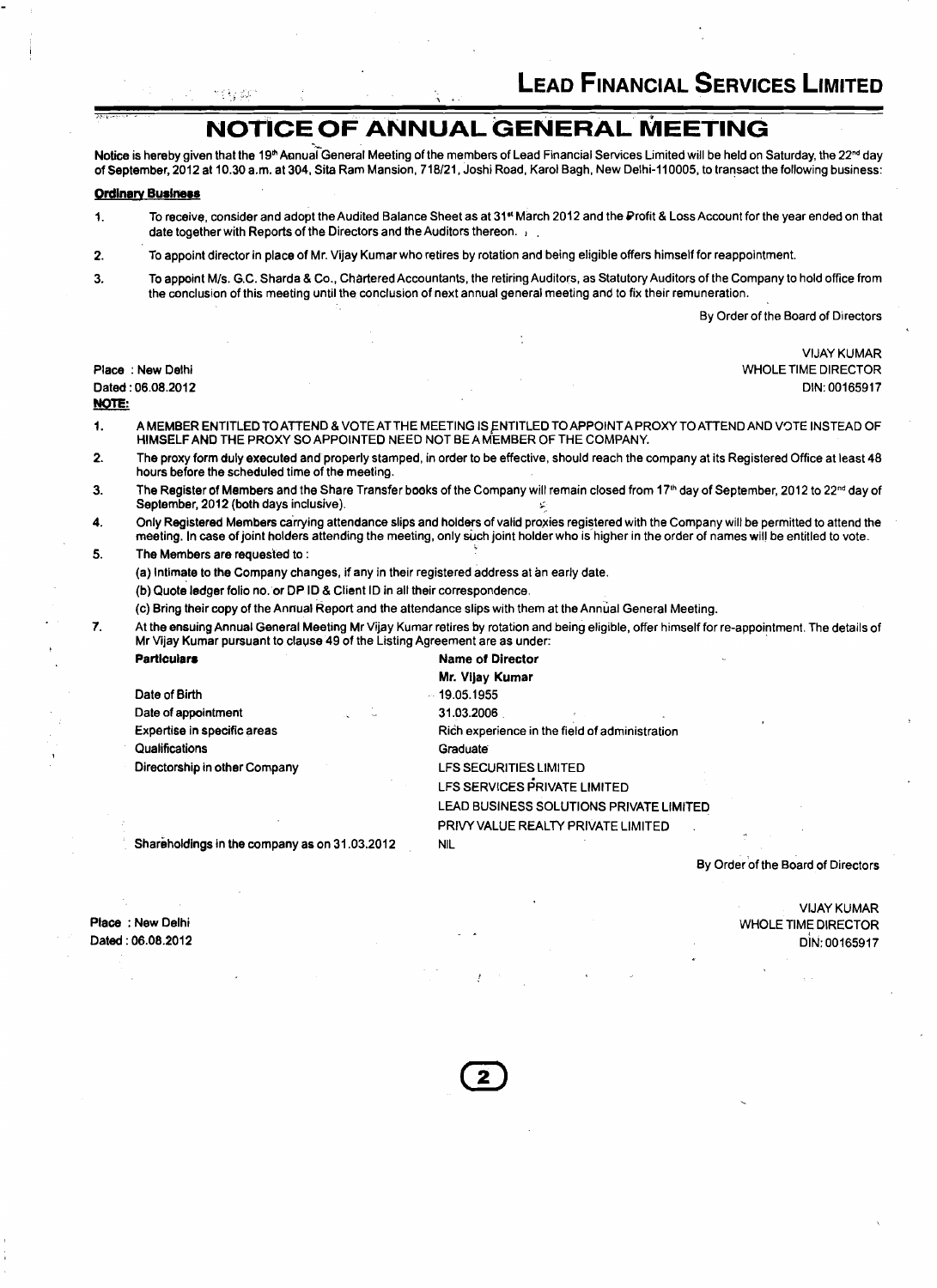## **DIRECTORS' REPORT**

#### To, The Members

Lead Financial Services Limited

Your Directors have pleasure in presenting the 19<sup>th</sup> Annual Report with Audited Statement of Accounts of the company for the year ended 31<sup>st</sup> March, 2012. **FINANCIAL RESULTS:** 

#### Financial results of the company for the year under review are summarized as below: **(Rs.** In **Lacs)**

| $\cdots$ . The component of the company for the four answers. |                                                   |                                                  |
|---------------------------------------------------------------|---------------------------------------------------|--------------------------------------------------|
| <b>Particulars</b>                                            | Year Ended<br>31.03.2012<br>$\sim$ $\sim$ $ \sim$ | Year Ended<br>31.03.2011                         |
| <b>Total Revenue</b>                                          | 46.35                                             | 69.28                                            |
| Profit Before Depreciation & Tax<br>Depreciation              | 15.47<br>0.78                                     | 11.71<br>0.24                                    |
| Profit/ (Loss) Before Tax                                     | 14.68                                             | 11.47                                            |
| Provision for Tax - Current                                   | 4,86                                              | 4.10                                             |
| - Deferred                                                    | (0.047)                                           | (0.001)                                          |
| Profit/(Loss) after Tax                                       | 9.87                                              | 7.37                                             |
| Transfer to Statutory Reserve                                 | 1.97                                              | 1.47                                             |
| Surplus Carried to Balance Sheet                              | 49.07                                             | 54.96<br>$\mathcal{H}_{\mathcal{C},\mathcal{C}}$ |

#### **PERFORMANCE REVIEW:**

During the year under review, your company achieved total revenue of Rs.46.35 Lacs as compared to Rs. 69.28 Lacs in the previous year. Net profit for the year is Rs.9.87 Lacs as compared to net profit of Rs. 7.37 Lacs in the previous year. Your directors are undertaking the initiatives to improve the financial results in the coming years.

#### **MANkGEMENT DISCUSSION AND ANALYSIS** :

### **Industrial Structure and Development**

Fiscal 2012 was a challenging year for the global economy. Prolonged uncertainty around the resolution of the Eurozone sovereign debt crisis, rating downgrades of sovereigns and slow recovery of the US economy increased risks to global growth.

The Indian economy saw moderation in economic activity during fiscal 2012, following domestic macroeconomic conditions of high interest rates and slowdown in investments. India's gross domestic product (GDP) grew by 6.9% during the first nine months of fiscal 2012, compared to a growth of 8.1% in the corresponding period of fiscal 2011.

The Union Budget for fiscal 2013 has projected the government's fiscal deficit to come down from an estimated 5.9% of GDP in fiscal 2012 to 5.1 % in fiscal 2013. RBI has projected India's GDP to grow by 7.3% in fiscal 2013, with credit growth estimated at 17.0% and deposit growth at 16.0%. RBI has projected inflation to be at 6.5% in March 2013.

#### **Outlook, Risk and Concern**

Risk Management Policy of the company provides a summary of company's principles regarding risk taking and risk management,.The principles are based on the best practices and designs to avoid conflict of interests. The company has developed an elaborate risk strategy in terms of policy guidelines, for managing and monitoring various risks

The primary risks that the Company is exposed to are: Credit risk (Corporate & Retail lending), Market risk (Liquidity and Interest rate risk) and Operational risk. The Company's risk policies outline the products offered, customer and client categories, credit approval processes with limits and risk monitoring and reporting.

The Management reviews risk policies from time to time to address strategy and portfolio/balance sheet risks arising from equity investments, credit, liquidity movements and interest rate movements.

#### **Opportunities and Threats**

The performance of capital market is in correlation with the economic growth of the country as well as global economy, performance of various sectors, inflation, global market, etc. Instability of any of the factors may affect the market adversely. The capital market operation involves inbuilt risk and uncertainty, which carries various opportunities and threats to the investors

The Financial Stability Report (FSR) by the Financial Stability Unit constituted by the Reserve Bank stress for institutionalizing the focus on financial stability and making it an integral part of the policy framework. The first FSR makes an assessment of the strength of the financial sector, with particular focus on banks, and has raised some concerns, including rising inflation, high government borrowings and likely surge in capital flows, from the financial stability standpoint.

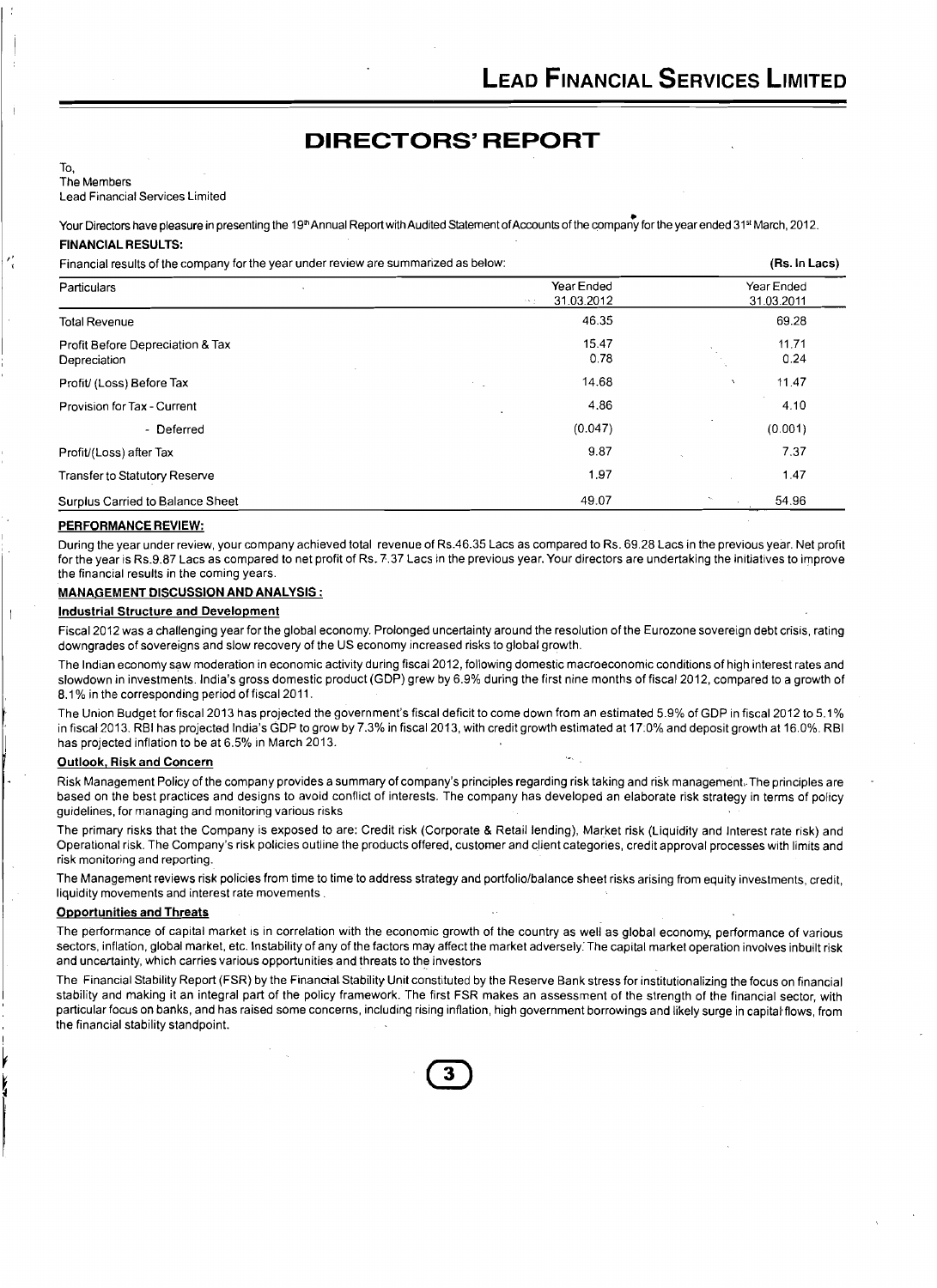'.

The FSR also emphasised the need for evolving a stronger supervisory regime for systemically important non-deposit taking non-banking financial companies (NBFCs-ND-SI) and strengthening the monitoring and oversight framework for systemically important financial conglomerates. Overall risk to financial stability was found to be limited. However, the recent financial turmoil has clearly demonstrated that financial stability cannot be taken for granted, and that the maintenance of financial stability requires constant vigilance, especially during normal times to detect and mitigate any incipient signs of instability.

### Adequacy of Internal Control Svstem

The Company maintains a system of well established policies and procedures for internal control of operations and activities, and these are continually reviewed for effectiveness. The internal control system is supported by qualified personnel and a continuous program of internal audit. The prime objective of such audits is to test the adequacy and effectiveness of all internal control systems laid'down by the management and to suggest impcovements..We believe that the Company's overall system of internal control is adequate given the size and nature of operations and effective implementation of internal control self assessment procedures. The Company encourages and recognizes improvements in work practices: The internal control.system of the Company is also reviewed by the Audit Committee periodically.

#### Financial Performance

| Operational Results, 2010-11 Versus 2011-12: |         | (Rs. in Lacs) |
|----------------------------------------------|---------|---------------|
| <b>Particulars</b>                           | 2010-11 | 2011-12       |
| Total Revenue                                | 69.28   | 46.35         |
| Interest & Financial Charges                 | 1.50    | 12.32         |
| <b>Expenses</b>                              | 56.07   | 18.57         |
| Depreciation                                 | 0.24    | 0.78          |
| <b>Total Expenditure</b>                     | 57.82   | 31.67         |
| Profit before Tax(PBT)                       | 11.47   | 14.68         |
| Provision for Tax                            | 4.10    | 4.82          |
| Profit after tax (PAT)                       | 7.37    | 9.86          |
| <b>Equity Capital</b>                        | 330     | 330           |
| Reserves & Surplus                           | 64.30   | 74.17         |
| Earning per Share                            | 0.22    | 0.30          |
| Conmont wice Derformance                     |         |               |

#### Segment wise Performanc

Company operates only in one segment.

#### DIVIDEND:

Your Directors regret their inability to recommend any dividend in view of deploying the funds for expansion of business during the year under review. FIXED DEPOSITS :

Your Company has not accepted any deposits from public. There are no unclaimed or unpaid deposits as on 31<sup>st</sup> March, 2012.

#### DIRECTORS:

Sh. Vijay Kumar, Whole-Time Director of the Company retires by rotation at the forthcoming Annual General Meeting and being eligible offers himself for re-appointment.

#### MATERIAL CHANGES:

There are no material changes and commitments, affecting the financial position of the company between the end of financial year of your company and the date of Director's Report.

#### AUDITORS:

M/s. G.C. Sharda & Co., Chartered Accountants, the Auditors of the company retires at the forthcoming Annual General Meeting and are eligible for re-appointment. The Audit Committee and your Board recommend their reappointment as Auditors of the Company. The company has received letter from them to the effect that their appointment, if made would be within prescribed limit under Section 224(1B) of the Companies Act, 1956.

#### AUDITSR'S REPORT:

The observations in the Auditor's Report are dealt in the notes forming part of accounts at appropriate places and the same being self explanatory, no further comment is considered necessary.

#### DEMATERIALISATION OF SHARES:

As the members are aware, your company's shares are tradable compulsory in electronic form. Accordingly, your company has established connectivity with both the depositories i.e. National Securities Depository Ltd. (NSDL) and Central Depository Services (India) Ltd. (CDSL). Members may avail the facility of dematerialisation of company's shares on either of the Depositories as aforesaid.

#### DIRECTORS' RESPONSIBILITY STATEMENT:

Pursuant to Section 217(2AA) of the Companies Act, 1956, with respect to Directors' Responsibility Statement, it is hereby confirmed:

- $i)$  That in the preparation of the accounts for the financial year ended 31<sup>st</sup> March, 2012, the applicable accounting standards have been followed along with proper explanation relating to material departures.
- ii) That the Directors have selected such accounting policies and applied them consistently and made judgments and estimates that were reasonable and prudent so as to give a true and fair view of the state of affairs of the Company at the end of the financial year and of the profit of the Company for the year under review.
- ii) That the Directors have taken proper and sufficient care for the maintenance of adequate accounting records in accordance with the provisions of the Companies Act, 1956 for safeguarding the assets of the Company and fo of the Companies Act, 1956 for safeguarding the assets of the Company and for preventing and detecting fraud and other irregularities.
- $iv$  That the Directors have prepared the accounts for the financial year ended 31<sup>st</sup> March, 2012 on 'going concern' basis.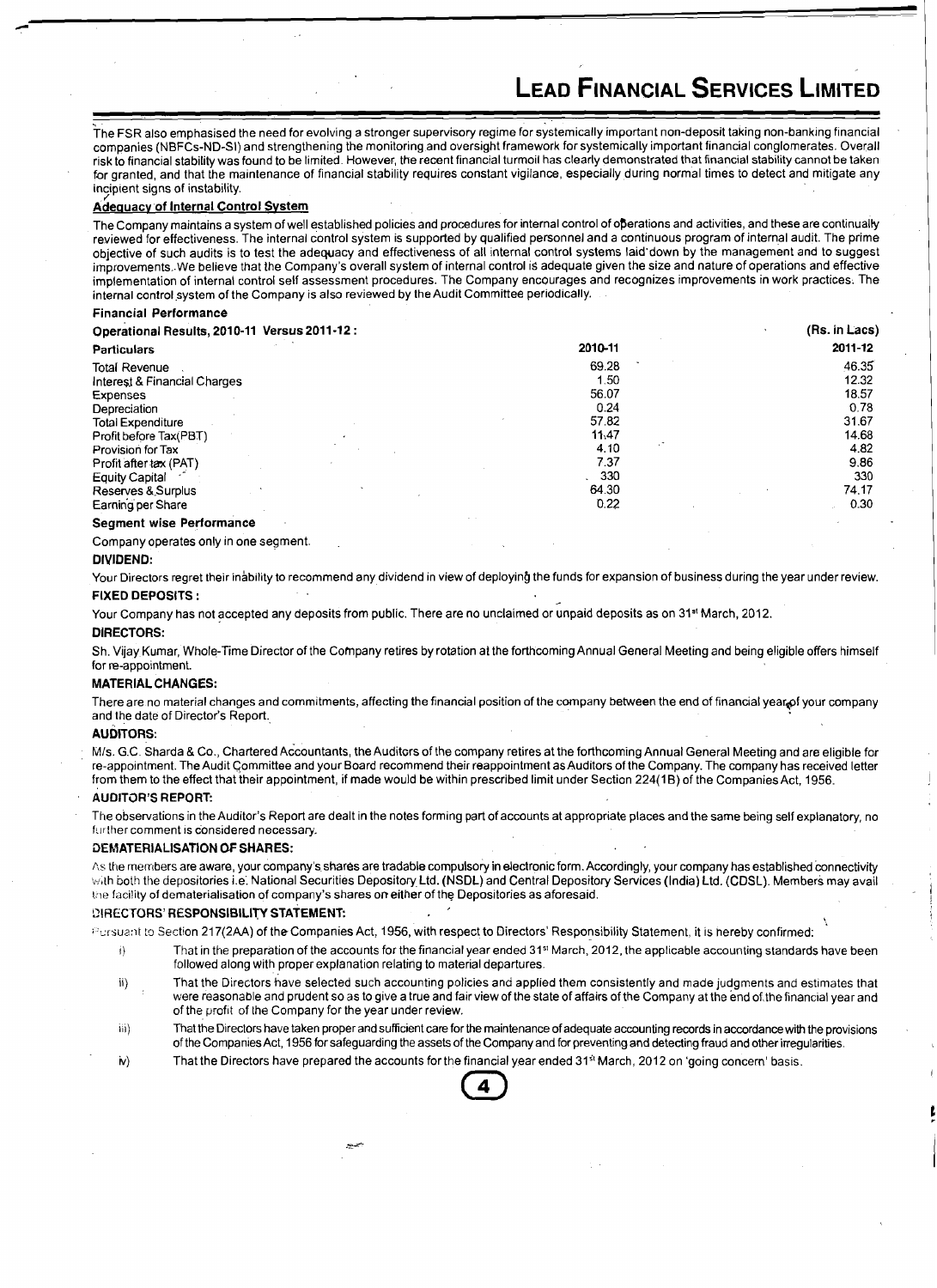### PARTICULARS OF EMPLOYEES:

There is no employee whose particulars are required to be furnished in terms of Sec. 217(2A) of the Companies Act, 1956 and rules made thereunder. PERSONNEL:

The Board wishes to place on record their deep appreciation of all employees of the company for their endeavor and co-operation. The relations with employees continued to be cordial throughout the year.

CONSERVATION OF ENERGY, TECHNOLOGY ABSORPTION AND FOREIGN EXCHANGE EARNINGS AND OUTGO: Particulars regarding conservation of energy, technology absorption, foreign exchange, earning andautgo lnformation as required undersection 217 (1) (e) of the Companies Act, 1956 read with the Companies (Disclosure of particulars in the report of the board of Directors) Rules, 1988 for forming part of the Director's report for the financial year ended 31st March, 2012 is as follows :-**1.** Conservations of Energy a. Energy conservation measures taken and the state of the Mot Applicable b. Additional investment & proposals if any being implemented. Not Applicable c. Impact of measures of a & b above for reduction and Not applicable , ... Of energy consumption and consequent impact On cost of production Total energy consumption and energy consumption Not Applicable Per unit of production as perform 'A' of the Annexure in respect of industries specified in the schedule thereto. **2.** Technology Absorption - Research and Development (R&D)<br>1. Specific area in which R & D is carried by the company The company is conducting R & D to make its business more profitable.<br>The awareness of investor's benefit has increased. 2. Benefits derived as a result of the above R &D<br>3. Future plan of action 3. Future plan of action **The company would continue R & Ds for more investors awareness**.<br>4. Expenditure on R & D **Company is a set of the company has not** undertaken any major expenditure **4. Expenditure on R & D The company has not undertaken any major expenditure i)** Capital **and Company has not undertaken any major expenditure** i) Capital i) Capital ,.. on R & D ,.. on R & D ii) Recurring Total . Total Total R & D Expenditure as a percentage of total turnover Technology Absorption, Adaptation and innovation 1. Efforts in brief, made through towards technology absorption, Not Applicable adaptation and innovation 2. Benefits derived as a result of the above efforts, e.g. product Not Applicable improvement, cost reduction, product development, import substitution etc. Information regarding imported technology (a) Technology Imported and the None of the None of the None of the None of the None of the None of the None of the None of the None of the None of the None of the None of the None of the None of the None of the None of th (b) Year of Import<br>(c) Has the technology been fully absorbed Not Applicable<br>Not Applicable  $\langle c \rangle$  Has the technology been fully absorbed  $\langle d \rangle$  it not fully absorbed, areas where this has not taken place, Not Applicable  $(d)$  It not fully absorbed, areas where this has not taken place, reasons therefore and future plans of action<br>Foreign Exchange Earnings and Outgo **3. Poreign Exchange Earnings and Outgo <br>1. Activities relating to exports; initiative taken to increase exports; Nil** development of new export markets for products, services and export plans.<br>Total foreign exchange used and earned 2. Total foreign exchange used and earned interest information of foreign exchange earnings and outflow is

CORPORATE GOVERNANCE:

A report on Corporate Governance appears in this Annual Report and the certificate from M/s. G.C. Sharda & Co., Chartered Accountants, Statutory Auditors with regard to Compliance of the Corporate Governance code by your company is annexed hereto as Annexure and forms part of this report. ACKNOWLEDGEMENE

furnished ip notes to accounts.

We thank our clients, investors and bankers for their continued support during the year. We place on record our appreciation of the contribution made by employees at all levels. We thank the Government of India, particularly the Securities And Exchange Board of India (SEBI), Stock Exchanges, the State Governments, and other government agencieslauthorities for their support, and look forward to their continued support in future.

Your Company's employees are the keys for its attaining new heights. Your Directors place on record their deep appreciation of the commitment and professionalism displayed by them.

We also value the support provided by the Company's Shareholders and we look forward to your continuing future support.

FOR AND ON BEHALF OF THE BOARD

Dated : 6<sup>th</sup> August, 2012 Place : New Delhi

P.C. BINDAL CHAIRMAN DIN: **00004769**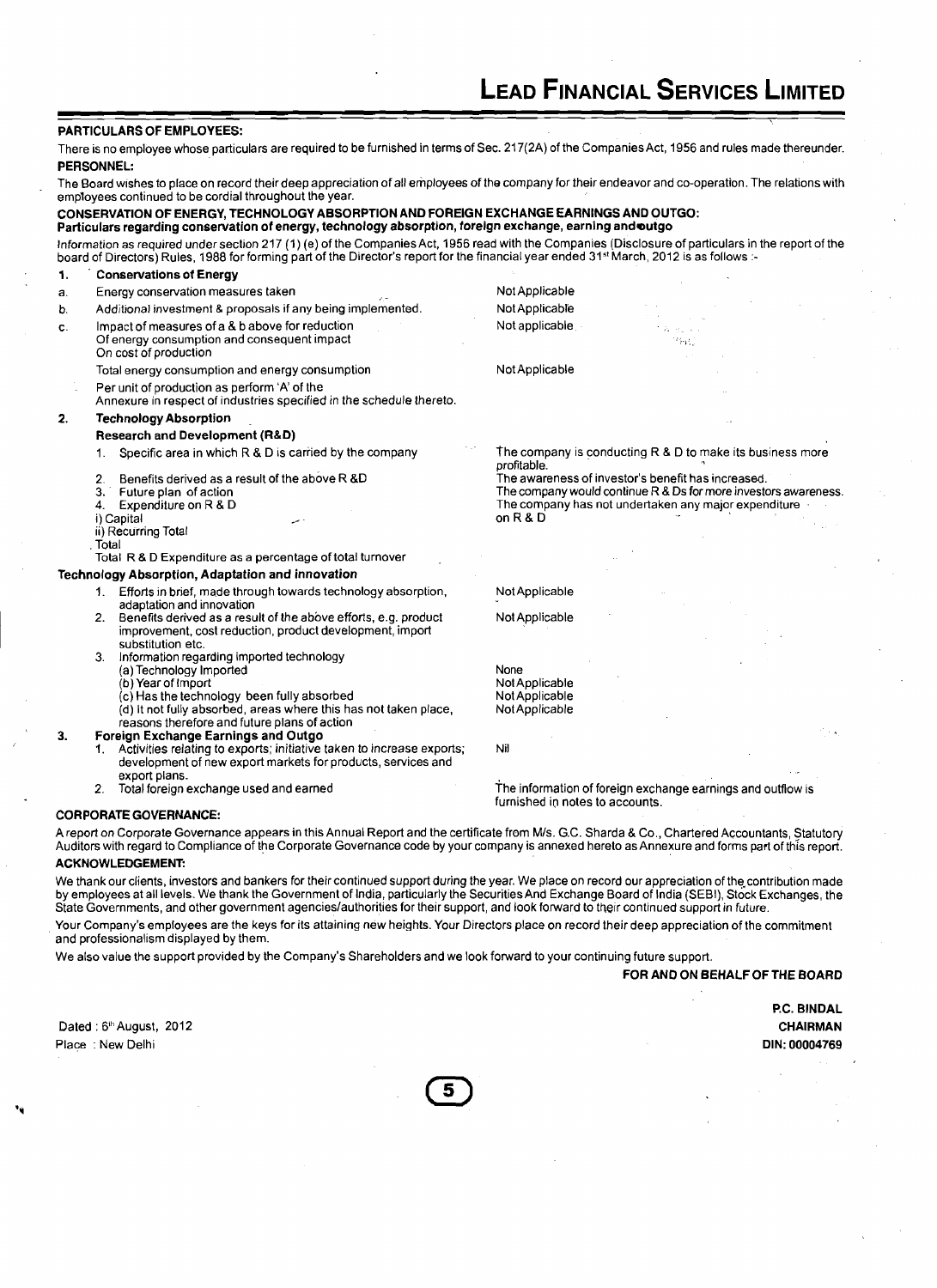## **CORPORATE GOVERNANCE REPORT**

In compliance with Clause 49 of the Listing Agreement entered into with the stock exchanges, the Company hereby submits the report on matters as mentioned in the said clause and Corporate Governance practices followed by the Company. This section besides being in compliance of the mandatory Fisting requirement gives an insight into the process of functioning of the Company.<br>1. **COMPANY'S PHILOSOPHY ON CODE OF GOVERNANCE** 

- The Corporate Governance philosophy of the Company is driven by the following fundamental principles:
	- $\cdot \cdot$  conduct the affairs of the Company in an ethical manner<br> $\cdot \cdot$  ensure transparency in all dealings
	- \* ensure transparency in all dealings<br>\* ensure bighest level of responsibility
	- ensure highest level of responsibility and accountability
	- ė. ensure compliance with all laws and regulations

**6** ensure timely dissemination of all price sensitive information and matters of interest to stakeholders

The Company, through effective dissemination of information to the Directors and active interaction of the Board Members with Senior Management ensures effective oversight of the Company's businesses and activities.'

Through the Governance mechanism in the Company, the Board alongwith its Committees endeavors to strike the r'ght balance with various stakeholders The status of compliance with Cjause 49 of the Standard Listing Agreement is enumerated herein below:

#### **2. BOARD OF DIRECTORS**

At the end of year, the Board consisted of four directors, One of them is Executive Director. Shri P.C.Bindal, Promoter of the Company is a Non Executive Director.

| l sı l<br>l Nol   | Name of<br>the Director                | <b>Status</b>                              | Date of<br>appointment | Date of        | No. of Board<br><b>Cessation Meetings held</b> | No. of Board<br>Meetinas<br>attended | <b>Last AGM</b><br>attended | No. of other directorship<br>and chairmanship.               | and committee membership |                           |
|-------------------|----------------------------------------|--------------------------------------------|------------------------|----------------|------------------------------------------------|--------------------------------------|-----------------------------|--------------------------------------------------------------|--------------------------|---------------------------|
|                   |                                        |                                            |                        |                |                                                |                                      |                             | <b>Other</b><br>Directorship in Membership<br>public company | Committee                | Committee<br>Chairmanship |
| 2                 | P.C. Bindal<br>Sanjay Kumar<br>Agarwal | Non Executive<br>Independent Non Executive | 28.11.94<br>25.03.03   | - N.A.<br>N.A. |                                                |                                      | Yes<br>Yes                  | $- - -$<br>າ                                                 | $\cdots$<br>---          | ---<br>---                |
| 3<br>$\mathbf{4}$ | Vijav Kumar<br>Pradeep Kumar<br>Jain   | Executive<br>Independent Non Executive     | 31.03.06<br>10.03.07   | N.A.<br>N.A.   |                                                |                                      | Yes<br>Yes                  | $- - -$                                                      | ---<br>---               | ---<br>---                |

The directorship heldby directors do not include alternate directorship and directorship of foreign Companies, section 25 Companies & private limited Companies. "In accordance with clause 49 of the Listing Agreement, membership/chairmanship of only the Audit Committee and Shareholders/lnvestors Grievance Committee of all Public Ltd. Companies have been considered.

#### **DATE** & **NUMBER OF BOARD MEETINGS HELD**

Seven Board meetings were held during the year on 05.04.2011, 28.05.2011, 10.08.2011, 01.09.2011, 29.09.2011, 07.11.2011 and 08.02.2012 Complying with clause 49 of the listing agreement, the Board has adhered tothe time gap between two meetings.

**RETIREMENT OF DIRECTOR BY ROTATION,** RE-APPOINTMENT AND **NEW APPOINTMENT OF DIRECTOR**  Mr Vijay Kumar retires by rotation at the 19<sup>th</sup> Annual General Meeting of the Company and being eligible offers himself for reappointment. As required under Clause 49 of the Listing Agreement, brief resume of directors being reappointed, nature of his expertise in specific functional<br>areas and names of companies in which he hold directorship and membership of  $\Rightarrow$  Shri Vijay Kumar is a Graduate. He has rich experience in the field of administration.

⇒ Shri Vijay Kumar is also Director in LFS Securities Limited, LFS Services Private Limited, Lead Business Solutions Private Limited, Privy Value Realty Private Limited

### **CODE OF CONDUCT**

The Company's Code of Conduct, as adopted by the Board of Directors, is applicable to all Directors, Senior Management and Employees of the Company. The Code of Conduct of the Company covers substantial development, disclosure of material information, integrity of financial reporting, continuous improvement of the internal control system and sound investor relations.

The Code has been circulated to all the members of the Board and senior management personnel and the compliance with the Code of Conduct and Ethics is affirmed by them annually.

A declaration signed by the Whole Time Director of the Company is given below:

This is to certify that, to the best of my knowledge and belief, for the financial year ended on 31st March, 2012, all Board members and Senior<br>Management Personnel have affirmed compliance with the Code of Conduct for Dir

Vijay Kumar<br>Whole Time Director

#### Date: 01 st April, 2012<br>3. AUDIT COMMI **AUDIT COMMITTEE**

The Company has an Audit Committee of Directors since 25<sup>th</sup> March 2003. The Committee has the powers similar to those stated in the listing Agreement and exercises most of the functions as per terms of reference of the Audit Committee. . **COMPOSITION** 

Presently, the Audit Committee of the Board of your company comprises of three members all non executive directors and out of whom two are independent directors. The committee functions under the chairmanship of Shri Pradeep Kumar Jain who is an independent director. The composition of committee is as follows:

| Name of Members         | <b>Designation</b> | <b>Status / Position</b>           |
|-------------------------|--------------------|------------------------------------|
| 1. Pradeep Kumar Jain   | Chairman           | Independent Non Executive Director |
| 2. Sanjay Kumar Agarwal | Member             | Independent Non Executive Director |
| 3. P C Bindal .         | Member             | Non Executive Director             |
|                         |                    |                                    |

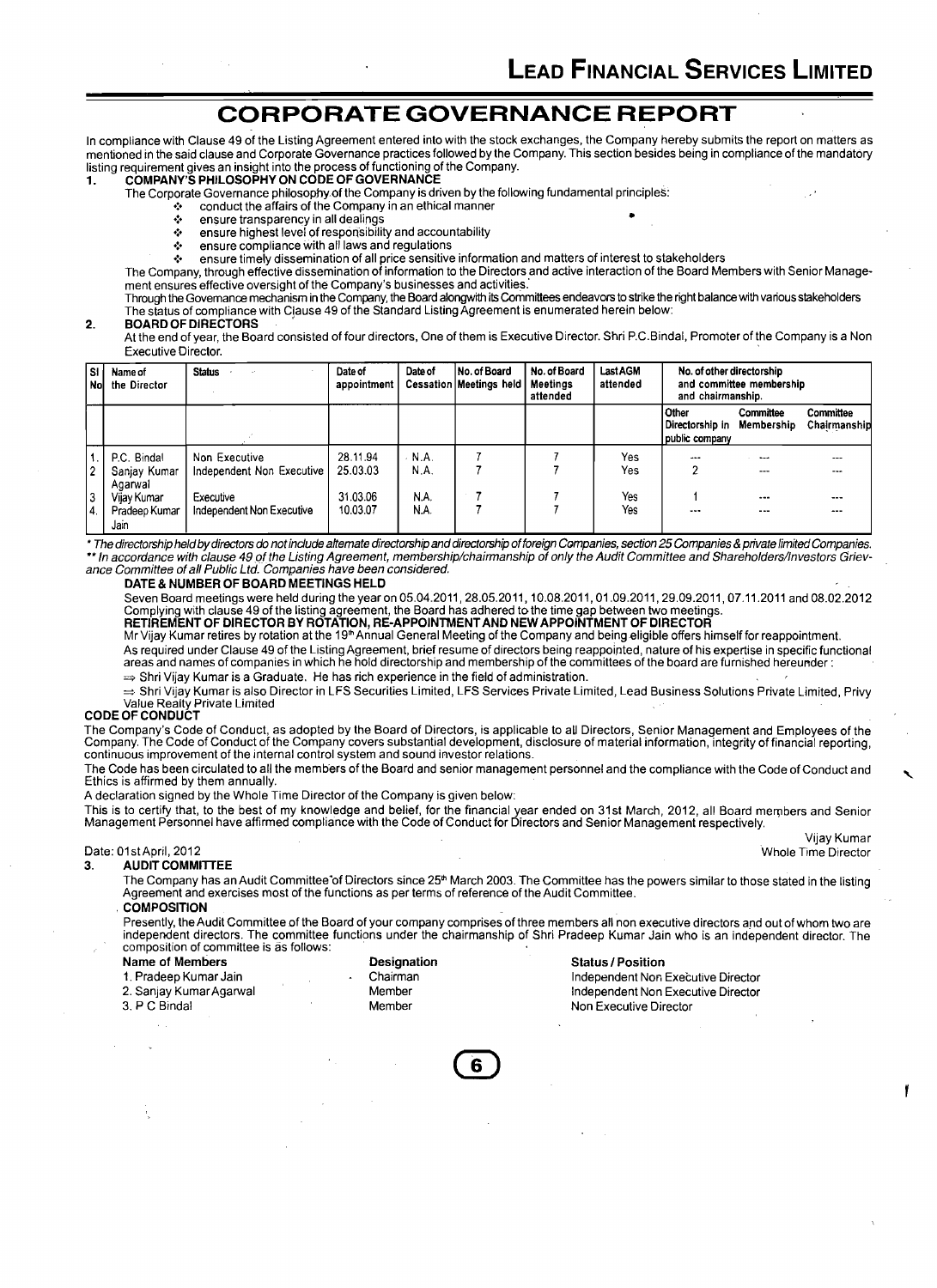#### ROLE OF AUDIT COMMITEE

The broad terms of reference of Audit Committee include inter-alia the following:-<br>- Review quarterly and annual financial statements before submission to the Board for approval;

- Discuss with Auditors about Internal Control System and to consider their observations and follow-up;

- Review of risk management policies and practices;<br>- Ensure compliance of Internal Control System;

- Investigate on any matter referred by the Board;

-Make recommendation to the Board on any matterrelating to the financial management of the Company, including the Audit Report.

### NO. OF MEETINGSAND ATTENDENCE AT MEETINGS

Four meetings of Audit Committee were held during the year 2011-12, on 28<sup>th</sup> May 2011, 10<sup>th</sup> August 2011, 7<sup>th</sup> Nov 2011 and 8<sup>th</sup> February, 2012. The Attendance of the Committee members at the above meetings is as follows

| <b>MEMBERS</b>              | <b>COMMITTEE MEETINGS</b> |          |  |
|-----------------------------|---------------------------|----------|--|
|                             | Held                      | Attended |  |
| 1. Sh. Pradeep Kumar Jain   |                           |          |  |
| 2. Sh. Sanjay Kumar Agarwal |                           |          |  |
| 3. Sh. P C Bindal           |                           |          |  |

3. Sh. P C Bindal 4 **4**  \* Statutory Auditors and Company Secretary are special invitees to the Audit Committee meetings. '

#### **4.** SHARE TRANSFER AND INVESTORS GRIEVANCE COMMITTEE

In order to give appropriate level of focus to shareholders and investors related matters, the Company has a "Share Transfer and Investor Grievance Committee."

The main areas and functions of Share Transfer and Investors Grievances Committee basically include redressal of shareholders and investors complaints like transfer of shares, non-receipt of Annual Report, non-receipt of declared dividends etc, consolidation and sub-division of share<br>certificates, approving the transfer(s), transmission(s) and issue of duplica of names.

#### **Composition**

Presently, The Committee comprises of three directors namely Sh. Sanjay Kumar Agarwal, Sh.Vijay Kumar and Sh Pradeep Kumar Jain. The Committee functions under the Chairmanship of Sh. Sanjay Kumar Aganval.

The Share holders may send their complaints to grievance redressel division at following e-mail address:

#### lead~financial@rediffmail.com

#### **Complaints**

During the year under review the company has not received any complaint from shareholders. There are no pending transfers as on 31st March 2012 **Meetings** 

The Committee has been holding regular meetings to ensure compliance with the provisions of the Companies Act, 1956 and the Listing Agreement and ensure proper services to investors.

### REMUNERATION COMMITTEE

The company constituted remuneration committee on 28.06.2008 to review and recommend payment of annual salaries, agreements and other employment conditions of the Executive Directors comprising Managing Director and whole Time Directors, The Committee fixes the remuneration after taking in consideration remuneration practices followed by companies of similar size and standing in the industry. The Committee periodically reviews and recommends suitable by revision in the remuneration package of executive directors to the board.

### Composition:

The constitution of remuneration committee is as follows:

| S. No. | Name of Directors          | Status   | Category of Membership     |
|--------|----------------------------|----------|----------------------------|
|        | Mr. Pradeep Kumar Jain     | Chairman | Independent, Non-executive |
|        | Mr. Sanjay Kumar Agarwal   | Member   | Independent, Non-executive |
|        | Mr. Neerai Jain (resigned) | Member   | Independent, Non-executive |

Mr Neeraj Jain one of the Ex member of the remuneration committee has resigned from the directorship of the Company on 30.07.2008.

The company will reconstitute the remuneration committee as and when required.

#### REMUNERATION POLICY:

Subject to the approval of the Board of Directors and subsequent approval by the Shareholders at the General Body Meeting and such authorities as the case may be, remuneration of the Managing I Whole- Time Director is fixed by the remuneration committee. The remuneration is fixed considering various factors such as qualifications, experience, expertise, prevailing remuneration in the competitive industries, financial position of the company etc. The remuneration structure comprises basic salary, commission, perquisites and allowances, contribution to provident fund and other funds in accordance with various related provisions of the Companies Act, 1956. The nonexecutive directors have neither been paid any remuneration nor a sitting fees and reimbursement of actual travel expenses for attending the board Meeting.

### COMPLIANCE OFFICER AND CONTACT ADDRESS

As per the requirement of the Listing Agreement with the Stock Exchange, Mr P C Bindal is the Compliance Ofticer of the Company., Contact Address: 101, Sitararn Mansion, 718121, Joshi Road, Karol Bagh, New Delhi-110005

Telephone/ Fax no: 011-23549822 Email ID: lead\_ financial@rediffmail.com

#### **5.** GENERAL BODY MEETINGS:

|         | Location and time for the last three Annual General Meetings (AGM).                                              |          |            |                                  |
|---------|------------------------------------------------------------------------------------------------------------------|----------|------------|----------------------------------|
| Year    | Location                                                                                                         | Date     | Timé       | <b>Special Resolution Passed</b> |
| 2008-09 | 304, Sita Ram Mansion, 718/21, Joshi Road,<br>Karol Bagh, New Delhi-110 005.                                     | 26.09.09 | 10.00 a m  |                                  |
| 2009-10 | 304, Sita Ram Mansion, 718/21, Joshi Road,<br>Karol Bagh, New Delhi-110 005.                                     | 25.09.10 | 10.30 a.m. |                                  |
| 2010-11 | 304, Sita Ram Mansion, 718/21, Joshi Road,<br>Karol Bagh, New Delhi-110 005.                                     | 24.09.11 | 10.30 a.m. |                                  |
|         | All a consistent consistents are consistent in a contribution of the filler and consistent and consistent of the |          |            |                                  |

No special resolution was put through Postal Ballot during last year.

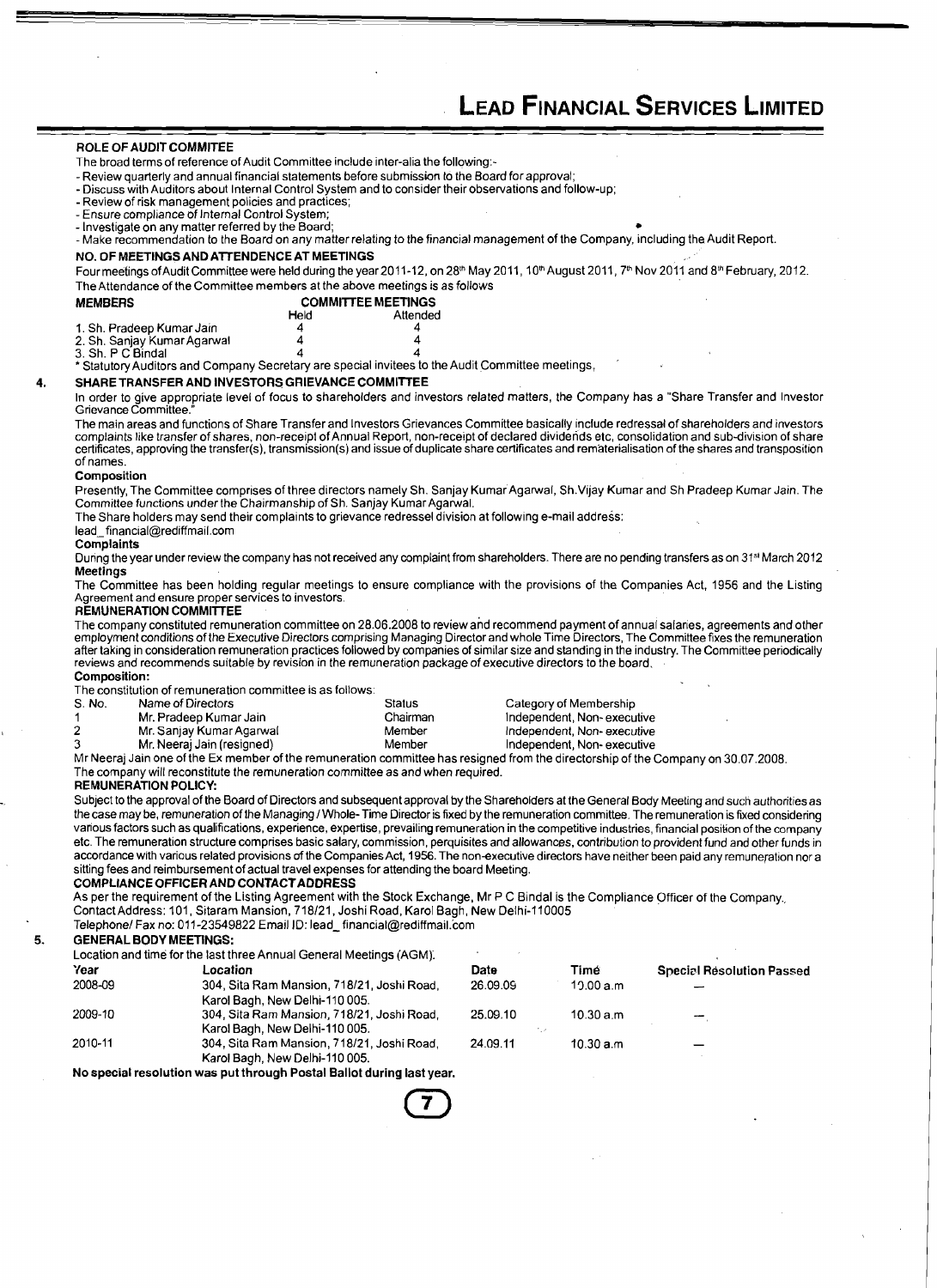|       |                                                                                                                                                                                               | MANAGEMENT DISCUSSION AND ANALYSIS |                                                 |                                                                                            | A Management Discussion and Analysis Report forms part of the Annual Report and includes discussions on various matters specified under                                                                                                                                                                                                                                                                                                    |  |
|-------|-----------------------------------------------------------------------------------------------------------------------------------------------------------------------------------------------|------------------------------------|-------------------------------------------------|--------------------------------------------------------------------------------------------|--------------------------------------------------------------------------------------------------------------------------------------------------------------------------------------------------------------------------------------------------------------------------------------------------------------------------------------------------------------------------------------------------------------------------------------------|--|
|       | clause 49 (IV) (F)                                                                                                                                                                            |                                    |                                                 |                                                                                            |                                                                                                                                                                                                                                                                                                                                                                                                                                            |  |
| ii)   | <b>DISCLOSURES</b>                                                                                                                                                                            |                                    |                                                 |                                                                                            | a) The details of transactions, if any, with related parties are placed before the audit committee on quarterly basis. Related party transactions                                                                                                                                                                                                                                                                                          |  |
|       | during the year are disclosed in notes to accounts.                                                                                                                                           |                                    |                                                 |                                                                                            |                                                                                                                                                                                                                                                                                                                                                                                                                                            |  |
|       |                                                                                                                                                                                               |                                    |                                                 |                                                                                            | b) The Company is following the Generally Accepted Accounting Policies of the trade which provides a true and fair view of the business of                                                                                                                                                                                                                                                                                                 |  |
|       | the Company and there are no statutory audit qualifications in this regard.<br>Committee as and when he so desire.                                                                            |                                    |                                                 |                                                                                            | c) ) In terms of Clause 49(V) of the Listing Agreement, the Whole Time Director and the Chief Financial Officer made a certification to the Board of<br>Directors in the prescribed format for the year under review which has been reviewed by the Audit Committee and taken on record by the Board.<br>d) Though the Company does not have a Whistle Blower Policy. However it is ensured that every personnel can approach to the Audit |  |
|       | far as possible.                                                                                                                                                                              |                                    |                                                 |                                                                                            | e) All the mandatory requirements have been complied with. The Company always endeavors to comply with non-mandatory requirements as                                                                                                                                                                                                                                                                                                       |  |
|       | procedures, the Board reviews the same from time to time.                                                                                                                                     |                                    |                                                 |                                                                                            | f) The Company has in place a risk management mechanism to inform the Board members about the risk assessment & minimization                                                                                                                                                                                                                                                                                                               |  |
|       | authority on any matter related to capital mark ats, during the last year.<br>h) All Mandatory requirements as per Clause 49 of the Listing Agreement have been complied with by the Company. |                                    |                                                 |                                                                                            | g) There were no instances of non-compliance or penalty structures imposed on the Company by Stock Exchange or SEBI or any statutory                                                                                                                                                                                                                                                                                                       |  |
|       | <b>MEANS OF COMMUNICATION</b>                                                                                                                                                                 |                                    |                                                 |                                                                                            |                                                                                                                                                                                                                                                                                                                                                                                                                                            |  |
|       |                                                                                                                                                                                               |                                    |                                                 |                                                                                            | Quarterly results for the quarters ending on 30 <sup>th</sup> June 2011, 30 <sup>th</sup> September 2011, 31 <sup>st</sup> December 2011 and audited results for the quarter and year<br>ended on 31st March 2012 were published in "Pioneer" and "Vir Arjun". The results are promptly furnished to the Stock Exchange for display on                                                                                                     |  |
|       | their respective websites.<br><b>Quarters</b>                                                                                                                                                 |                                    | Date of Board Meeting                           | Date of Press Release                                                                      |                                                                                                                                                                                                                                                                                                                                                                                                                                            |  |
|       | April - June 2011                                                                                                                                                                             | 10th August, 2011                  |                                                 | 11 <sup>th</sup> August, 2011                                                              |                                                                                                                                                                                                                                                                                                                                                                                                                                            |  |
|       | July-September 2011                                                                                                                                                                           | 7 <sup>th</sup> November 2011      |                                                 | 8 <sup>th</sup> November 2011                                                              |                                                                                                                                                                                                                                                                                                                                                                                                                                            |  |
|       | October-December 2011                                                                                                                                                                         | 8 <sup>th</sup> February 2012      |                                                 | 9th February 2012                                                                          |                                                                                                                                                                                                                                                                                                                                                                                                                                            |  |
|       | January-March 2012<br>(Audited)                                                                                                                                                               | 26 <sup>th</sup> May 2012          |                                                 | 27 <sup>th</sup> May 2012                                                                  |                                                                                                                                                                                                                                                                                                                                                                                                                                            |  |
|       | The official press releases of Company are displayed on the website of The Bombay Stock Exchange Limited                                                                                      |                                    |                                                 |                                                                                            |                                                                                                                                                                                                                                                                                                                                                                                                                                            |  |
|       | <b>SUBSIDIARY COMPANIES</b>                                                                                                                                                                   |                                    |                                                 |                                                                                            |                                                                                                                                                                                                                                                                                                                                                                                                                                            |  |
|       | As on 31.03.2012, the company does not have any subsidiary company whether Indian or foreign.<br><b>GENERAL SHAREHOLDERS' INFORMATION</b>                                                     |                                    |                                                 |                                                                                            |                                                                                                                                                                                                                                                                                                                                                                                                                                            |  |
| i).   | <b>ANNUAL GENERAL MEETING</b>                                                                                                                                                                 |                                    |                                                 |                                                                                            |                                                                                                                                                                                                                                                                                                                                                                                                                                            |  |
|       | Date and Time                                                                                                                                                                                 | At 10.30 A.M.                      | Saturday, 22 <sup>nd</sup> September, 2012      |                                                                                            |                                                                                                                                                                                                                                                                                                                                                                                                                                            |  |
|       |                                                                                                                                                                                               |                                    |                                                 |                                                                                            |                                                                                                                                                                                                                                                                                                                                                                                                                                            |  |
|       | Venue                                                                                                                                                                                         |                                    |                                                 | 304, Sita Ram Mansion, 718/21 Joshi Road Karol Bagh, New Delhi – 110 005                   |                                                                                                                                                                                                                                                                                                                                                                                                                                            |  |
| ii).  | <b>FINANCIAL CALENDAR</b>                                                                                                                                                                     |                                    | 1 <sup>st</sup> April to 31 <sup>st</sup> March |                                                                                            |                                                                                                                                                                                                                                                                                                                                                                                                                                            |  |
| iii). | <b>BOOK CLOSURE</b>                                                                                                                                                                           |                                    |                                                 | 17 <sup>th</sup> September, 2012 to 22 <sup>nd</sup> September, 2012 (both days inclusive) |                                                                                                                                                                                                                                                                                                                                                                                                                                            |  |
| iv)   | <b>LISTING ON STOCK EXCHANGES</b>                                                                                                                                                             |                                    |                                                 |                                                                                            |                                                                                                                                                                                                                                                                                                                                                                                                                                            |  |
|       | Your company's shares are listed on the following stock exchanges:                                                                                                                            |                                    |                                                 |                                                                                            |                                                                                                                                                                                                                                                                                                                                                                                                                                            |  |
|       | (1) The Stock Exchange, Mumbai<br>Corporate Relationship Department                                                                                                                           |                                    |                                                 |                                                                                            |                                                                                                                                                                                                                                                                                                                                                                                                                                            |  |
|       | Ist Floor, New Trading Ring, Rotunda Building,<br>PJ Towers, Dalal Street, Fort, Mumbai - 400 001                                                                                             |                                    |                                                 |                                                                                            |                                                                                                                                                                                                                                                                                                                                                                                                                                            |  |
|       | Listing fees including for the year 2012-13 has been paid on due date to the Stock Exchange.                                                                                                  |                                    |                                                 |                                                                                            |                                                                                                                                                                                                                                                                                                                                                                                                                                            |  |
| V).   | <b>MARKET PRICE DATA:</b>                                                                                                                                                                     |                                    |                                                 |                                                                                            | Monthly High & Low closing quotation of shares of the company traded at Bombay Stock Exchange Limited and monthly high/low of close                                                                                                                                                                                                                                                                                                        |  |
|       | prices of the BSE Sensex during the financial year are as follows:                                                                                                                            |                                    |                                                 | <b>BSE (SENSEX)</b>                                                                        |                                                                                                                                                                                                                                                                                                                                                                                                                                            |  |
| Month |                                                                                                                                                                                               | High                               | <b>Bombay Stock Exchange Limited</b><br>Low     | High                                                                                       | Low                                                                                                                                                                                                                                                                                                                                                                                                                                        |  |
|       | April 2011                                                                                                                                                                                    | 8.99                               | 8.56                                            | 19,811.14                                                                                  | 18,976.19                                                                                                                                                                                                                                                                                                                                                                                                                                  |  |
|       | May 2011                                                                                                                                                                                      |                                    |                                                 | 19,253.87                                                                                  | 17,786.13                                                                                                                                                                                                                                                                                                                                                                                                                                  |  |
|       | June 2011 <sup>.</sup>                                                                                                                                                                        | 9.85                               | 9.40                                            | 18,873.39                                                                                  | 17,314.38                                                                                                                                                                                                                                                                                                                                                                                                                                  |  |
|       | July 2011                                                                                                                                                                                     | 10.84                              | 9.51                                            | 19.131.70                                                                                  | 18,131.86                                                                                                                                                                                                                                                                                                                                                                                                                                  |  |
|       | August 2011                                                                                                                                                                                   | 11.13                              | 9.04                                            | 18,440.07                                                                                  | 15,765.53                                                                                                                                                                                                                                                                                                                                                                                                                                  |  |
|       | Sept 2011                                                                                                                                                                                     | 9.58                               | 9.58                                            | 17,211.80                                                                                  | 15,801.01                                                                                                                                                                                                                                                                                                                                                                                                                                  |  |
|       | Oct 2011<br>Nov 2011                                                                                                                                                                          | 9.71<br>9.67                       | 8.79<br>8.37                                    | 17,908.13<br>17,702.26                                                                     | 15,745.43                                                                                                                                                                                                                                                                                                                                                                                                                                  |  |
|       | Dec 20.11                                                                                                                                                                                     | 8.92                               | 8.33                                            | 17,003.71                                                                                  | 15,478.69<br>15,135.86                                                                                                                                                                                                                                                                                                                                                                                                                     |  |
|       | Jan 2012 1                                                                                                                                                                                    |                                    |                                                 | 17,258.97                                                                                  | 15,358.02                                                                                                                                                                                                                                                                                                                                                                                                                                  |  |
|       | Feb 2012                                                                                                                                                                                      | 9.34                               | 8.50                                            | 18,523.78                                                                                  | 17,061.55                                                                                                                                                                                                                                                                                                                                                                                                                                  |  |
|       | March 2012<br>vi) STOCK CODE                                                                                                                                                                  | 9.50                               | 8.88                                            | 18,040.69                                                                                  | 16,920.61                                                                                                                                                                                                                                                                                                                                                                                                                                  |  |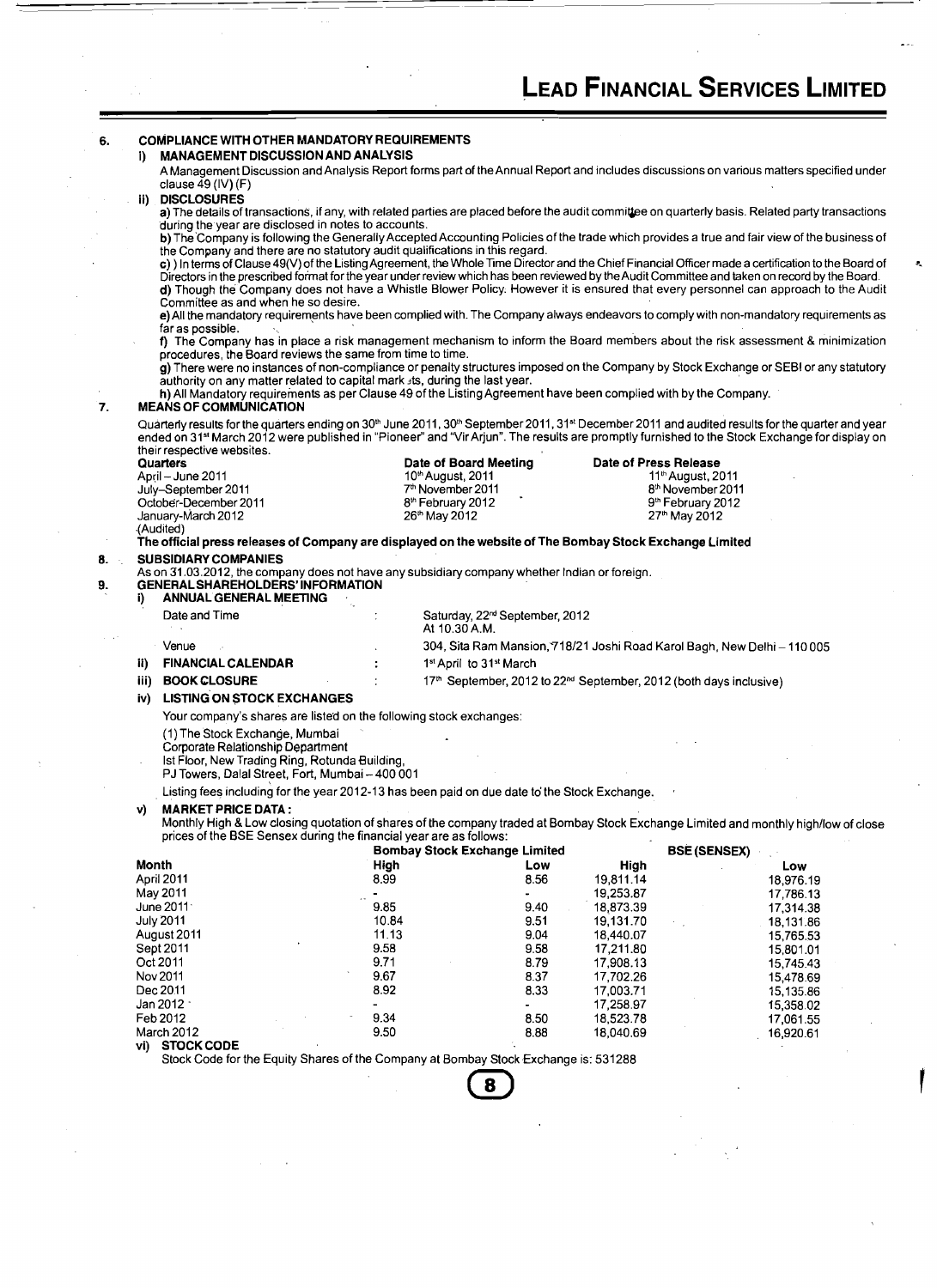### vii) **REGISTRAR &SHARE TRANSFER AGENT**

The company has appointed Beetal Financial and Computer Services (P) Limited (Beetal) as its Registrar and Share Transfer Agent. The shareholders are advised to approach Beetal on the following address for any share & demat related queries and problem: Beetal Financial & Computer Services Private Limited

Beetal House, 3rd Floor, 99, Madangir, Behind Local Shopping Centre, New Delhi-110062.

. .

Tel: 011-29961281, 29961282 Fax: 011-29961284 E-Mail ID: beetal @ beetalfinancial.com Website: www.beetalfinancial.com

#### vii) **TRANSFER SYSTEM**

Transfer of equity shares are handled by Beetal Financial and Computer Services (P) Limited. The transferee is required to furnish transfer deed duly complete in all respects together with share certificate to Beetal Financial and Computer Services (P) Limited at the above address in order to enable beetal to process the transfer. Beetal Financial and Computer Services (P) Limited after complyipg with SEBI Guidelines and on the basis of valid and complete documents, process the transfer. As regards transfer of dematerialized shares, the same can be effected through demat accounts of the transferor/s and transferee/s. maintained with recognized depository participants.

### viii) **CATEGORIES OF SHAREHOLDERS AS ON 31STMARCH, 2012**

|      | Category                       |                                                     | No. of shares | %             |              |
|------|--------------------------------|-----------------------------------------------------|---------------|---------------|--------------|
|      | Promoter/PAC's                 |                                                     | 1274020       | 38.61         |              |
|      | Banks/ financial institutions/ |                                                     | 17988         | 0.55          |              |
|      | Insurance companies            |                                                     |               |               |              |
|      | <b>Bodies Corporate</b>        |                                                     | 747256        | 22.64         |              |
|      | Indian Public                  |                                                     | 1146749       | 34.75         |              |
|      | NRI's                          |                                                     | 67057         | 2.03          |              |
|      | HUF                            |                                                     | 46930         | 1.42          |              |
|      |                                |                                                     | 3300000       | 100           |              |
| (ix) |                                | DISTRIBUTION OF SHAREHOLDING AS ON 31ST MARCH, 2012 |               |               |              |
|      | <b>SHAREHOLDING</b>            | <b>NUMBER OF</b>                                    | % TO          | NO. OF        | % TO         |
|      | OF NOMINAL                     | <b>SHAREHOLDERS</b>                                 | TOTAL         | <b>SHARES</b> | <b>TOTAL</b> |
|      | VALUE OF RS.                   |                                                     |               |               |              |
|      | <b>UPTO 5000</b>               | 1,521                                               | 84.22         | 218,514       | 6.6216       |
|      | 5001 TO 10000                  | 94                                                  | 5.20          | 71.293        | 2.1604       |
|      | 10001 TO 20000                 | 72                                                  | 3.99          | 102.245       | 3.0983       |
|      | 20001 TO 30000                 | 38                                                  | 2.10          | 88,900        | 2.6939       |
|      | 30001 TO 40000                 | 10                                                  | 0.55          | 35.705        | 1.0820       |
|      | 40001 TO 50000                 | 13                                                  | $-0.72$       | 60.499        | $1.8333 -$   |
|      | 50001 TO 100000                | 19                                                  | 1.05          | 136,577       | 4.1387       |
|      | 100001 AND ABOVE               | 39                                                  | 2.16          | 2.586,267     | 78.3717      |
|      | <b>TOTAL</b>                   | 1,806                                               | 100.00        | 33,00,000     | 100          |

**(x) DEMATERIALIZATION OF SHARES** & **LIQUIDITY** 

The company's equity shares are eligible for dematerialisation. The company has signed agreements with both the depositories namely NSDL and CDSL. The shareholders may therefore hold company's shares in electronic mode. The company's lSlN No. for both the depositories is INE531D01010.

As on 31<sup>st</sup> March, 2012, 38.12% and 1.92% of the Equity Shares of the Company are held in dematerialized form with NSDL and CDSL respectively. **xi) ADDRESS FOR CORRESPONDENCE** 

Lead Financial Services Limited

101, Sita Ram Mansion, 718121, Joshi Road, Karol Bagh

New Delhi-110005 Tel. 23549822-23 Fax. 23623829

#### CERTIFICATE FROM AUDITORS REGARDING COMPLIANCE OF CONDITIONS OF CORPORATE GOVERNANCE

To the members of Lead Financial Services Limited

We have examined the compliance of conditions of Corporate Governance by Lead Financial Services Limited, for the year ended on 31<sup>st</sup> March 2012 as stipulated in clause 49 of listing agreement of the said company with the Stock Exchange (s).

'The compliance of conditions of Corporate Governance is the responsibility of the management. Our examination has been limited to the review of the procedures and implementation thereof adopted by the Company for ensuring compliance of the conditions of the Corporate Governance. It is neither an audit nor an expression of opinion on the financial statements of the Company.

In our opinion and to the best of our information and according to the explanations given to us and the representations made by the Directors and the management, we certify that the company has complied with the conditions of Corporate Governance as stlpulated in the clause 49 of the above mentioned Listing Agreement.

On the basis of the records maintained by the Shareholders/Investors Grievance Committee' of the Company, we state that, no investor grievances were received during the year.

We further state that such compliance is neither an assurance as to the future viability of the company nor the efficiency or effectiveness with which the Management has conducted the affairs of the company.

> **For G.C.SHARDA & CO.** Chartered Accountants (FRN - 500041N)

> > **(C.A. V.GSHARDA),**  Partner M.No.091051

Place : New Delhi Date : 06.08.2012

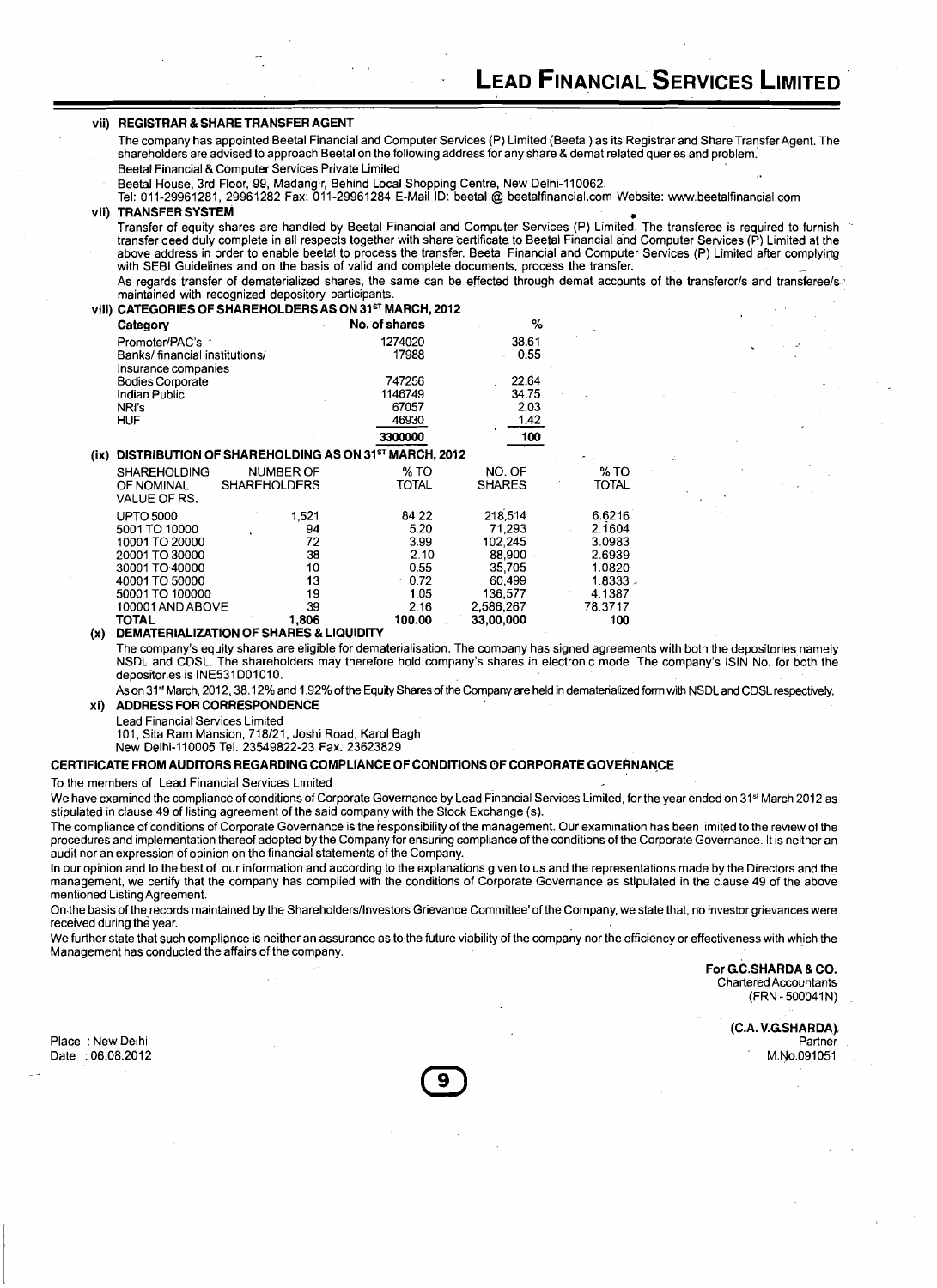## **AUDITORS' REPORT**

To the Members of Lead Financial Services Limited New Delhi

### **REPORT ON THE ACCOUNTS FOR 'THE YEAR ENDED ON 31ST MARCH, 2012 IN COMPLIANCE WITH SECTION 227(2) OF THE COMPANIES ACT, 1956.**

- 1. We have audited the attached Balance Sheet of **Lead Financial Services Limited** as at 31 st March, 2012, Profit & LossAccount and also the Cash Flow Statement for the year ended on that date annexed thereto. These financial statements are the responsibility of the company's management. Our responsibility is to express an opinion on these financial statements based on our audit.
- 2. We conducted our audit in accordance with auditing standards generally accepted in India. Those Standards require that we plan and perform the audit to obtain reasonable assurance about whether the financial statements are free of material misstatement. An audit includes examining, on a test basis, evidence supporting the amounts and disclosures in the financial statements. An audit also includes assessing the accounting principles used and significant estimates made by management, as well as evaluating the overall financial statement presentation. We believe that our audit provides a reasonable basis for ouropinion.
- 3. As required by the Companies (Auditor's Report) Order, 2003 (as amended) ("Order") issued by Central Government of India in terms of sub-section (4A) of section 227 of the Companies Act, 1956, we enclose in the Annexure a statement on the matters specified in paragraphs 4 and 5 of the said Order.
- 4. Further to our comments in the annexure referred to above, we report that:
	- i) We have obtained all the information and explanations, which to the best of our knowledge and belief were necessary for the purpose of our audit;
	- ii) In our opinion, proper books of account as required by the law have been kept by the company, so far as appears from our examination of those books ;
	- iii) The balance sheet, profit & loss account, and cash flow statement dealt with by this report are in agreement with the books of account ;
	- iv) In our opinion, the balance sheet, profit & loss account and cash flow statement dealt with this report comply with the accounting standards referred in section 211(3C) of the Companies Act, 1956;
	- v) On the basis of the written representations received from the directors as on 31st March, 2012 and taken on record by the Board of Directors, we report that none of the directors is disqualified as on 31st March, 2012 from being appointed as a director in terms of clause (g) of sub section (1) of section 274 of the Companies Act, 1956 ;
- 5) In our opinion, and to the best of our information and according to the explanations given to us, the said accounts, read together with notes give the information required by the Companies Act, 1956 in the manner so required and give a true and fair view in conformity with accounting principles generally accepted in India:
	- a) In the case of Balance Sheet, of the state of affairs of the company as at 31st March, 2012 ;
	- b) In the case of Profit & Loss Account, of the Profit of the company for the year ended on that date; and
	- c) In the case of the Cash Flow Statement, of the cash flows for the year ended on that date.

**For GC. SHARDA** & **CO.**  Chartered Accountants (FRN - 500041N)

**[CA.Vandna Gopal Sharda] Partner** Membership No.091051

Place: New Delhi Date: 26.05.2012

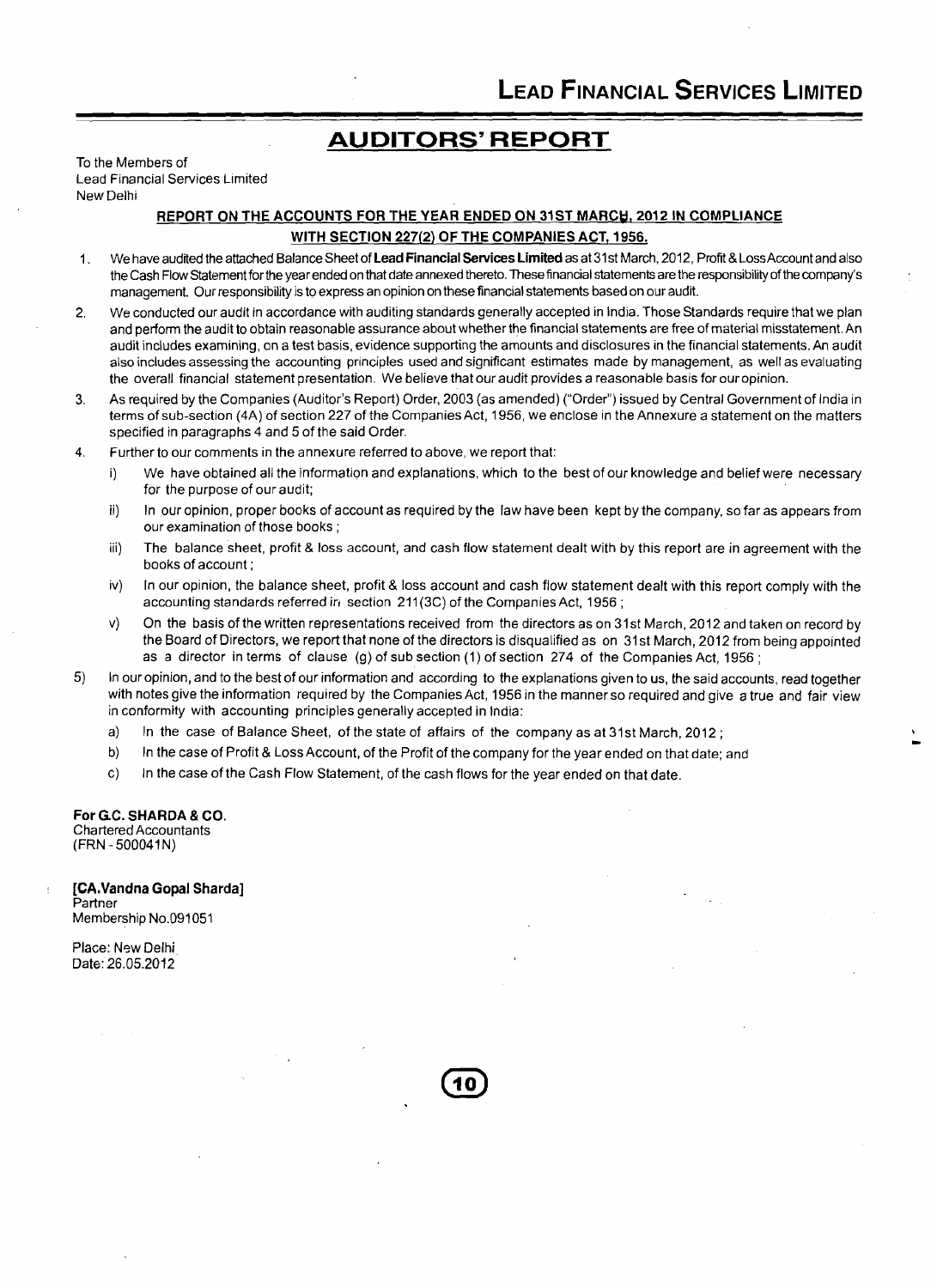### - **e-- ANNEXURE REFERRED TO IN PARAGRAPH 3 OF OUR REPORT OF EVEN DATE TO THE MEMBERS OF LEAD FINANCIAL SERVICES LIMITED FOR THE YEAR ENDED ON 31" MARCH, 2012**

#### In respect of its fixed assets: i)

- a) The company has maintained proper records showing full particulars including quantitative details and situation of fixed assets.
- b) As explained to us, all the fixed assets have been physically verified by the management in a phased periodical manner, designed to cover all the items over a period of three years, which in our opinion is reasonable having regard to the size of the Company and nature of its assets. Pursuant to the program, a portion of the fixed assets has been physically verified by the management during the year and no material discrepancies were noticed on such physical verification.
- c) During the year, the company has not disposed off substantial / major part of fixed assets.

#### ii) In respect of its Inventories:

- a) As explained to us, the inventory has been physically verified during the year by the management. In our opinion, the frequency of verification is reasonable.
- b) In our opinion **zrideled conding to the information** and explanations given to us, the procedures of physical verification of inventories followed by the management are reasonable and adequate in relation to the size of the company and the nature of its business.
- $c)$  In our opinion and according to the information and explanations given to us and on the basis of our examination of the records of inventory, the company is maintaining proper records of inventory. There was no discrepancies noticed on verification between the physical stocks and the books records.
- iii) According to the information &explanations given to us, the company has neithergranted nor taken any loans secured or unsecured, to / from parties covered in the register maintained u/s 301 of the Companies Act, 1956. Accordingly, the clauses (iii) (a) to (g) of paragraph 4 of the order are not applicable.
- iv) In our opinion and according to the information and explanation given to us, there are adequate internal control systems commensurate with the size of the company and the nature of its business with regard to purchases of inventory and fixed assets, sale and services. During the course of our audit, we have not observed any major weakness in internal controls.
- a) According to the information and explanations given to us, we are of the opinion that the particulars of contracts or arrangements  $V)$ referred to in section 301 of the companies Act, 1956 have been so entered.
	- b) In our opinion and according to the information and explanations given to us, the transactions made in pursuance of contracts l arrangements entered in the Register maintained under section 301 of the Companies Act, 1956 and exceeding the value of Rs. 5,00,000/- in respect of each party during the year have been made at prices which appear reasonable as per information available with the company.
- vi) **5**  In our opinion and according to the tnformation and explanations given to us, the company has not accepted any deposits from public to which provisions of sections 58Aand 58AAof the Companies Act, 1956 and the Companies (Acceptance of Deposits) Rules, 1975 apply. No order has been passed by the Company Law Board or National Company Law Tribunal or Reserve Bank of India or any Court or any other Tribunal.
	- vii) In our opinion, the company has an internal audit system commensurate with the size and nature of its business. The directors are themselves implementing the system.
	- viii) The company is an investment & finance company, hence clause 4(viii) of the order regarding maintenance of cost records under section 209 (1) (d) of the Companies Act, 1956 is not applicable to the company.
	- $ix)$ a) Undisputed statutory dues including provident fund, investor education and protection fund, employees' state insurance, income tax, sales tax, wealth tax, service tax, custom duty, excise duty, cess and other material statutory dues applicable to it have been regularly deposited with the appropriate authorities.
		- b) According to the information and explanations given to us, no undisputed amounts payable in respect of provident fund, investor education and protection fund, employees' state insurance, income tax, sales tax, wealth tax, service tax, customs duty, excise duty and cess and other material statutory dues applicable to it were in arrears, as at 31<sup>st</sup> March, 2012 for a period of more than six months from the date they become payable.
		- c) According to the information and explanations given to us, there are no dues of sales tax, income tax, customs duty, wealth tax, service tax, excise duty and cess which have not been deposited on account of any dispute.

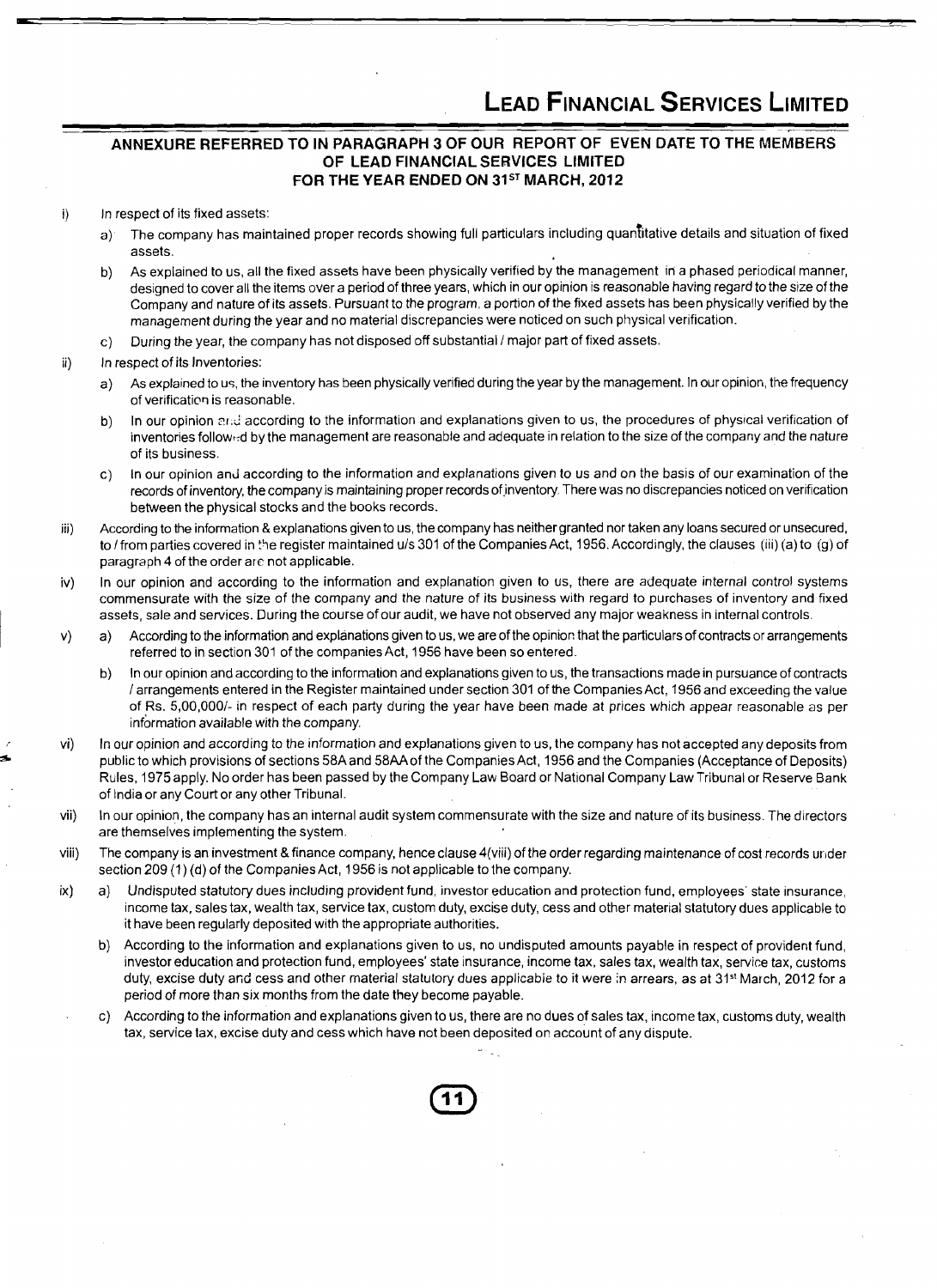- x) The company does not have any accumulated losses at the end of the year. The Company has not incurred any cash losses during the current and the immediately preceding financial year.
- xi) In our opinion and according to the information and explanations given to us, the company has not defaulted in repayment of dues to a financial institution, bank or debenture holders.
- xii) According to the information and explanations given to us, the company has not granted loans and advances on the basis of security by way of pledge of shares, debentures and other securities.
- xiii) In our opinion, the company is not a chit fund or a nidhi/ mutual benefit fund/society. Therefore, the provision of clause 4 (xiii) of the order are not applicable to the company.
- xiv) a) Based on the records examined by us and according to the information and explanations given to us, we are of the opinion that the company is maintaining proper Records of the transactions and contracts of dealing in shares and securities arrd that timely entries have been made in these records.
	- b) Based on our audit procedures and to the best of our knowledge and belief and according to the information and explanations given to us, the shares and other investments have been held in the Company in its own name except to the extent of the exemption granted under section 49 of the Companies Act. 1956.
- xy) According to the information and explanations given to us, the company has given guarantee for loans taken by others from banks and financial institutions. In our opinion and according to the information and explanation given to us, the terms and conditions of such a guarantee are not prima facie prejudicial to the interest of the company.
- xvi) According to the information and explanations given to us, the company has not availed any term loan during the year under audit.
- xvii) According to the information and explanations given to us and on an overall examination of the balance sheet and cash flow statement of the company, we report that no funds raised on short-term basis have been used for long-term investment.
- xviii) According to the information and explanations given to us, the company has not made preferential allotment of shares to parties and companies covered in the register maintained under section 301 of the Act.
- xix) According to the information and explanations given to us, the company had not issued any debentures during the year.
- xx) According to the information and explanations given to us, the company had not raised any money by public issue during the year.
- xxi) According to the information and explanations given to us, no fraud on or by the company has been noticed or reported during the course of our audit.

### **For GC. SHARDA** & **CO.**  Chartered Accountants (FRN - 500041N)

**[~~.~andna Gopal Sharda]**  Partner Membership No.091051

Place: New Delhi Date: 26.05.2012

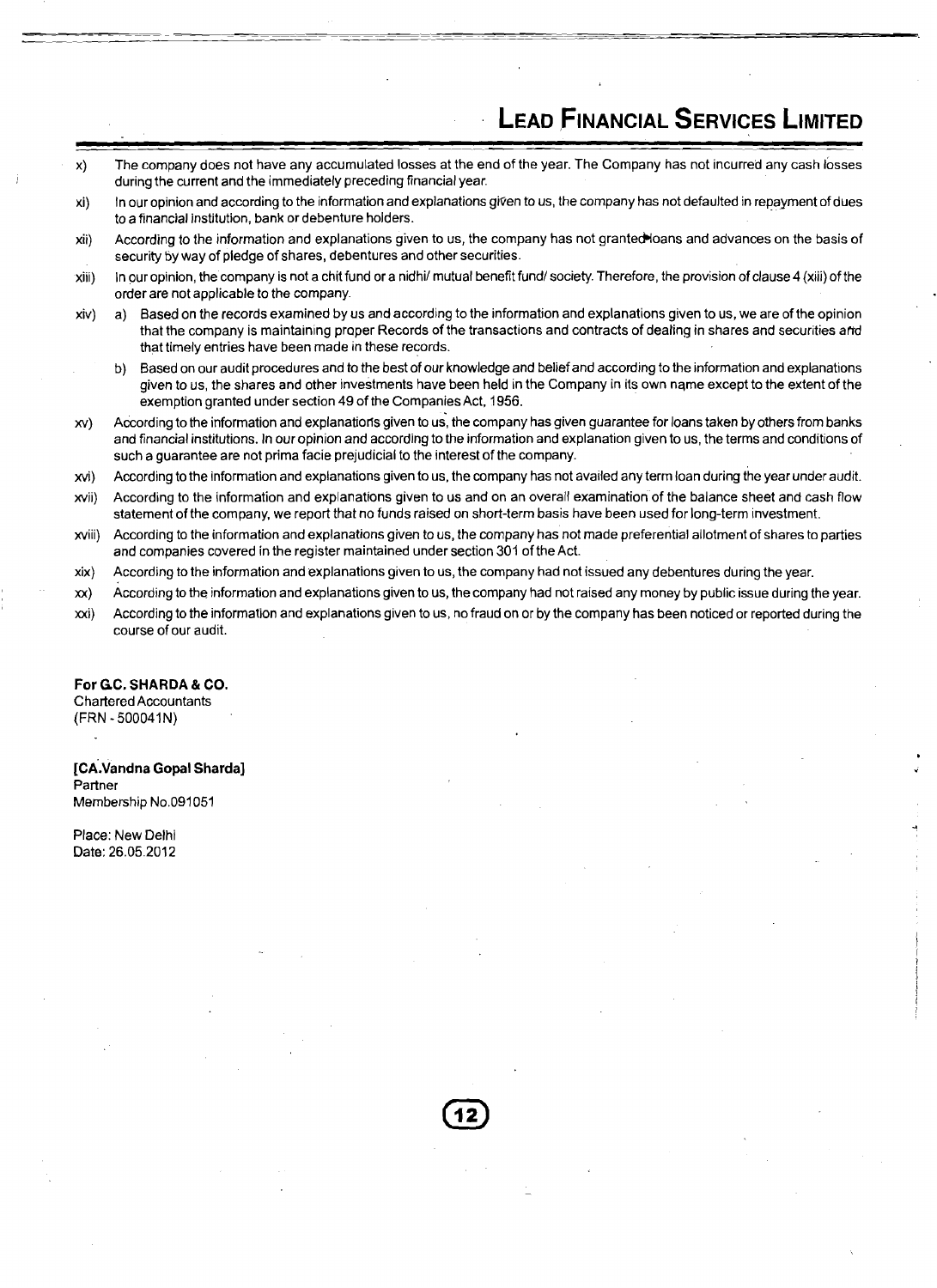|     |                                   |                    | (Amount in Rs.)                 |                                 |
|-----|-----------------------------------|--------------------|---------------------------------|---------------------------------|
|     | <b>PARTICULARS</b>                | <b>Note</b><br>No. | <b>ASAT</b><br>31ST MARCH, 2012 | <b>ASAT</b><br>31ST MARCH, 2011 |
|     | <b>EQUITY AND LIABILITIES</b>     |                    |                                 |                                 |
| (1) | <b>Shareholder's Funds</b>        |                    |                                 |                                 |
|     | (a) Share Capital                 | $\boldsymbol{2}$   | 3,30,00,000                     | 3,30,00,000                     |
|     | (b) Reserves and Surplus          | 3                  | 74, 17, 057                     | 64,30,158                       |
| (2) | <b>Non-Current Liabilities</b>    |                    |                                 |                                 |
|     | (3) Current Liabilities           |                    |                                 |                                 |
|     | (a) Short-Term Borrowings         | 4                  | 1,56,00,000                     | 1,82,00,000                     |
|     | (b) Other Current Liabilities     | 5                  | 4,63,84,940                     | 4,52,64,499                     |
|     | (c) Short-Term Provisions         | 6                  | 5,02,486                        | 3,22,747                        |
|     | <b>Total Liabilities</b>          |                    | 10,29,04,483                    | 10,32,17,404                    |
| Н.  | <b>ASSETS</b>                     |                    |                                 |                                 |
| (1) | <b>Non-Current Assets</b>         |                    |                                 |                                 |
|     | (a) Fixed Assets                  |                    |                                 |                                 |
|     | <b>Tangible Assets</b>            | 7                  | 2,44,92,194                     | 2,40,52,184                     |
|     | (b) Non-Current Investments       | 8                  | 4,42,92,890                     | 4,89,76,343                     |
|     | (c) Deferred Tax Assets (Net)     | 9                  | 33,818                          | 29,030                          |
| (2) | <b>Current Assets</b>             |                    |                                 |                                 |
|     | (a) Inventories                   | 10                 | 39,68,848                       | 40,54,386                       |
|     | (b) Cash and Cash Equivalents     | 11                 | 1,47,278                        | 87,90,229                       |
|     | (c) Short-Term Loans and Advances | 12                 | 2,94,64,000                     | 1,67,71,015                     |
|     | (d) Other Current Assets          | 13                 | 5,05,455                        | 5,44,216                        |
|     | <b>Total Assets</b>               |                    | 10,29,04,483                    | 10,32,17,404                    |

### **BALANCE SHEET AS AT 31ST MARCH, 2012**

Summary of significant accounting policies 1

The accompanying notes are an integral part of the financial statements

**AUDITORS' REPORT As per our report of even date** 

**For GC. SHARDA** & **CO.**  Chartered Accountants (FRN. 500041N)

I

i

**CA.Vandna Gopal Sharda**  Partner Membership No.091051

Place : New Delhi Date: May 26, 2012 **For** & **on Behalf of the Board** 

**[P.C. Blndal] [Vijay Kumar] [R Anand]**  Chairman **Whole Time Director** Company Secretary DIN : 00004769 DIN : 00165917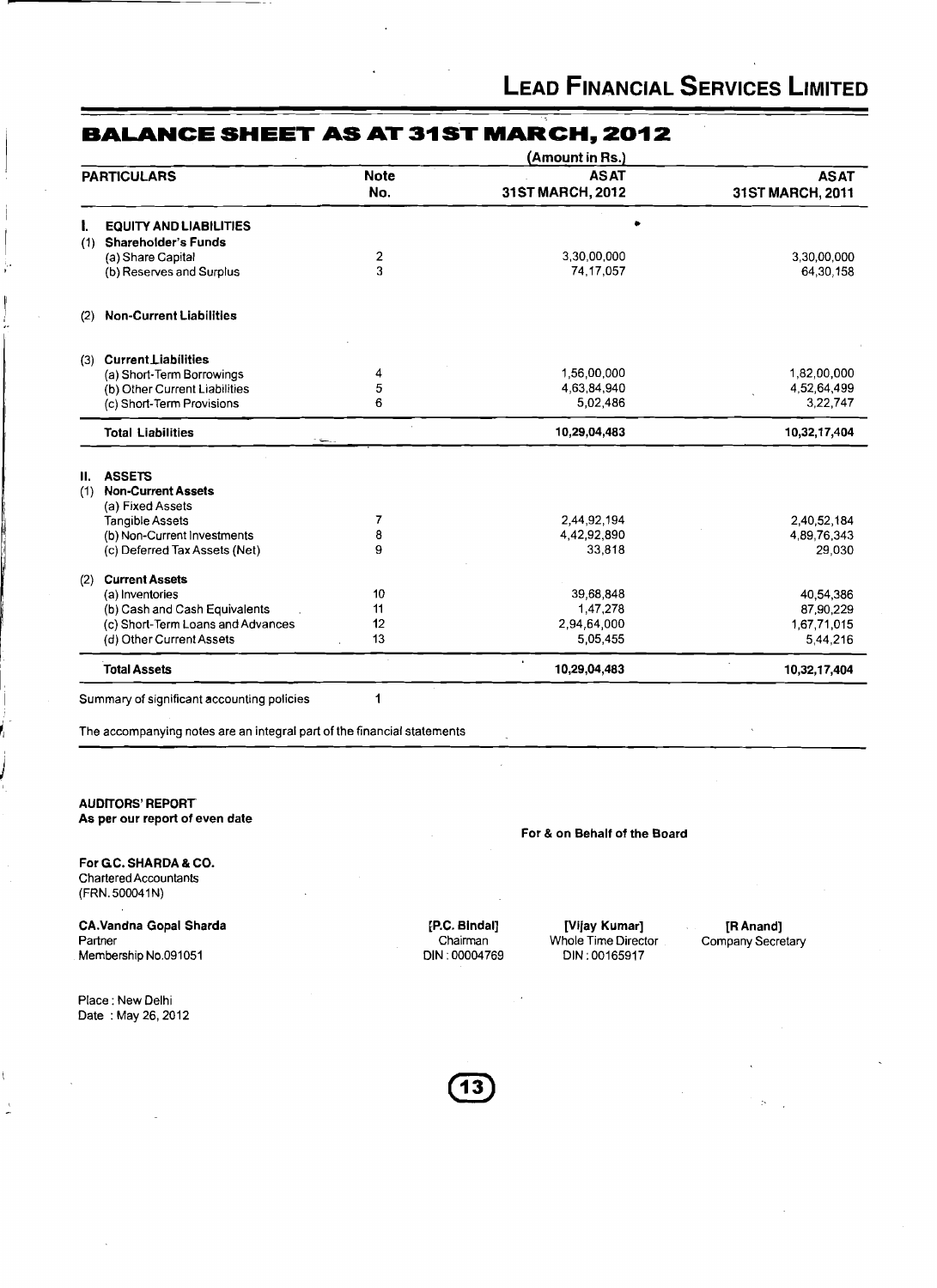## **STATEMENT OF PROFIT AND LOSS ACCOUNT FOR THE YEAR ENDED 31ST MARCH, 2012**

| <b>Particulars</b>                                           | Note -         | <b>Year Ended</b> | Year Ended       |
|--------------------------------------------------------------|----------------|-------------------|------------------|
|                                                              | No.            | 31st March, 2012  | 31st March, 2011 |
| Income                                                       |                |                   |                  |
| Revenue from Operations                                      | 14             | 46,35,190         | 69,28,732        |
| Total Revenue (I)                                            |                | 46,35,190         | 69,28,732        |
| <b>Expenses</b>                                              |                |                   |                  |
| Purchases of Stock-in-Trade/ Traded Goods                    | 15             | 3,63,532          | 75,29,072        |
| (Increase)/ Decrease in Inventories of Traded Goods          | 16             | 85.538            | (30, 89, 288)    |
| <b>Employee Benefit Expenses</b>                             | 17             | 7,63,337          | 7,00,809         |
| <b>Finance Costs</b>                                         | 18             | 12,19,258         | 1,36,285         |
| Depreciation                                                 | $\overline{7}$ | 78,491            | 23,941           |
| Other Expenses                                               | 19             | 6,56,596          | 4,80,826         |
| <b>Total Expenses (II)</b>                                   |                | 31,66,752         | 57,81,645        |
| Profit Before Tax (I-II)                                     |                | 14,68,438         | 11,47,087        |
| <b>Tax Expense:</b>                                          |                |                   |                  |
| (1) Current Tax                                              | 20             | 4,86,328          | 4,10,373         |
| (2) Deferred Tax                                             |                | (4,788)           | (131)            |
| Profit for the Year from Continuing Operations (A)           |                | 9,86,898          | 7,36,845         |
| Profit/(Loss) for the Year from Discontinuing Operations (B) |                |                   |                  |
| Profit/(Loss) for the Year (A+B)                             |                | 9,86,898          | 7,36,845         |
| Earnings Per Equity Share                                    |                |                   |                  |
| $(1)$ Basic                                                  |                | 0.30              | 0.22             |
| (2) Diluted                                                  |                | 0.30              | 0.22             |
| Summary of significant accounting policies                   | 1              |                   |                  |
|                                                              |                |                   |                  |

 $\mathcal{L}(\mathbf{y})$ 

The accompanying notes are an integral part of the financial statements

### AUDITORS' REPORT As per our report of even date

For GC. SHARDA & CO. Chartered Accountants (FRN. 500041N)

CA.Vandna Gopal Sharda Partner Membership No.091051

Place : New Delhi Date : May 26,2012

[P.C. Bindal] [Vijay Kumar] [R Anand] Chairman Whole Time Director Company Secretary<br>
DIN : 00004769 DIN : 00165917 DIN : 00165917

For & on Behalf of the Board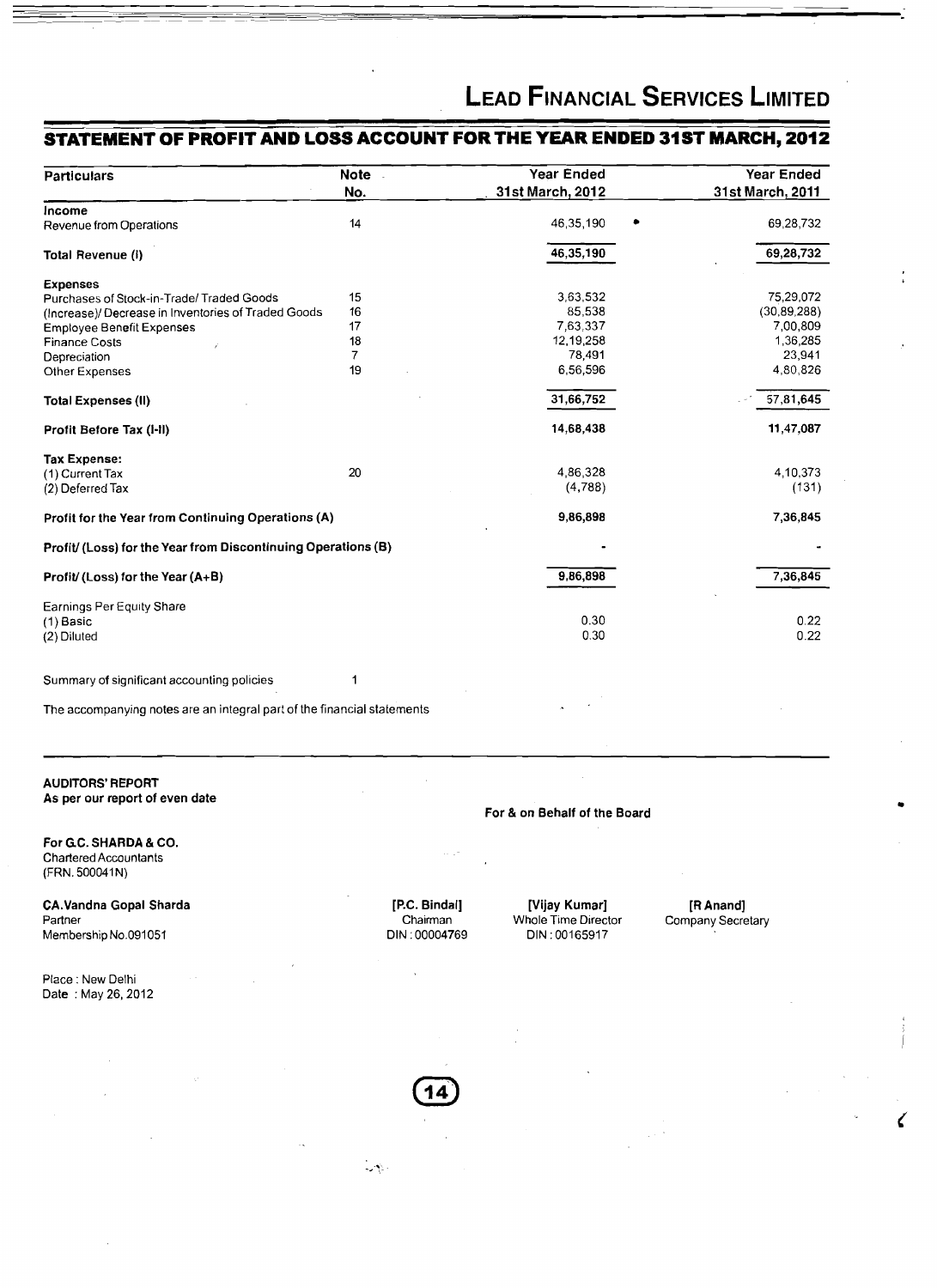(AMOUNT IN RS.)

**31.03.12 31.03.11** 

### **Notes to The Financial Statements For The Year Ended 31 st March, 2012**

#### SIGNIFICANT ACCOUNTING POLICIES  $\mathbf{1}$

The financial statements have been prepared in accordance with applicable Accounting Standards notified by the Companies (Accounting Standards) Rules, 2006 (as amended) and the relevant requirements of the Companies Act, 1956. Significant accounting policies applied in preparing and presenting these financial statements are set out below:

#### Basis of Accounting  $11$

Financial statements have been prepared under historical cost convention and on the basis of going concern.

#### $1.2$ Revenue Recognition

Income from operations which comprises sale of shares, interest income, hire charges, lease rentals, etc. are all accounted for on an accrual .basis except for dividend income which is considered on receipt basis. Advisory service charges are accounted for on accrual basis.

#### Fixed Assets  $1.3$

Fixed Assets are recorded at cost of acquisition. They are stated at historical cost less accumulated depreciation.

#### 14 Depreciatlon

Depreciation is provided as per Written Down Value Method in accordance with the provisions of Schedule XIV of the Companies Act, 1956 on assets put to use. Depreciation is charged on prorata basis for assets purchased/ sold during the year.

#### 1.5 Impairment

Impairment is recognized at each balance sheet date in respect of the company's fixed assets. An impairment loss is recognized whenever the carrying amount of an asset exceeds its recoverable amount. The recoverable amount is the greater of the net selling price and the value in use. In assessing the value in use, the estimated future cash flows are discounted to their present value, based on an appropriate discount factor.

#### $1.6$ lnvestments

Investments are classified into Current Investments and Non-Current/ Long Term Investments. Current Investments are carried at the lower of cost and fair value and provisions are made to recognize the decline in the carrying value. Non-Current/ Long Term investments are stated at cost. Provision for diminution in the value of Non-Current/ Long- Term Investments is made only if such decline is other than temporary, in the opinion of the management.

#### $1.7$ Inventories

Stock in trade is valued at cost or market value, whichever is lower.

#### $1.8$ Employee Benefits

the eligible employees at the end of accounting year.

#### 1.9 Taxation

Current Tax: Provision for Income Tax is made in accordance with the provisions of the Income Tax Act, 1961.

Gratuity is charged to profit and loss account through a provision of accruing liability based on assumption that such benefits are payable to all<br>the eligible employees at the end of accounting year.<br>Taxation<br><u>Current Tax</u> capable of reversal in one or more subsequent periods. The deferred tax asset is recognized and carried forward only to the extent there is reasonable certainty of its realization.

#### $1.10$ Contingent Liabilities

Contingent Liabilities are not provided for and generally disclosed by way of Notes to Accounts, if any.

| PARTICULARS | <b>ASAT</b> | <b>ASAT</b> |
|-------------|-------------|-------------|
|             | _ _ _ _ _   |             |

| 2. |  | <b>Share Capital</b> |
|----|--|----------------------|
|----|--|----------------------|

|                                                                                              | N۵          | 31-Mar-11<br>$A$ mount $B_{c}$ |
|----------------------------------------------------------------------------------------------|-------------|--------------------------------|
| (a) Reconciliation of the shares outstanding at the beginning & end of the reporting period. |             |                                |
|                                                                                              | 3,30,00,000 | 3.30.00.000                    |
| fully paid-up                                                                                | 3.30.00.000 | 3,30,00,000                    |
| 33,00,000 (31 March, 2011; 33,00,000) Equity Shares of Rs.10/- each.                         |             |                                |
| Issued, Subscribed and Paid up                                                               |             |                                |
| 35,00,000 (31 March, 2011; 35,00,000) Equity Shares of Rs.10/- each                          | 3.50.00.000 | 3,50,00,000                    |
| <b>Authorised Capital</b>                                                                    |             |                                |
|                                                                                              |             |                                |

|                                      | No.                 | Amount (Rs)  |
|--------------------------------------|---------------------|--------------|
| <b>Equity Shares</b>                 |                     |              |
| At the beginning of the period       | 33,00,000           | .3,30,00,000 |
|                                      | 33,00,000<br>$\sim$ | 3,30,00,000  |
|                                      |                     | 31-Mar-12    |
|                                      | No.                 | Amount (Rs)  |
| <b>Equity Shares</b>                 |                     |              |
| Outstanding at the end of the period | 33,00,000           | 3,30,00,000  |
|                                      | 33,00,000           | 3,30,00,000  |
|                                      |                     |              |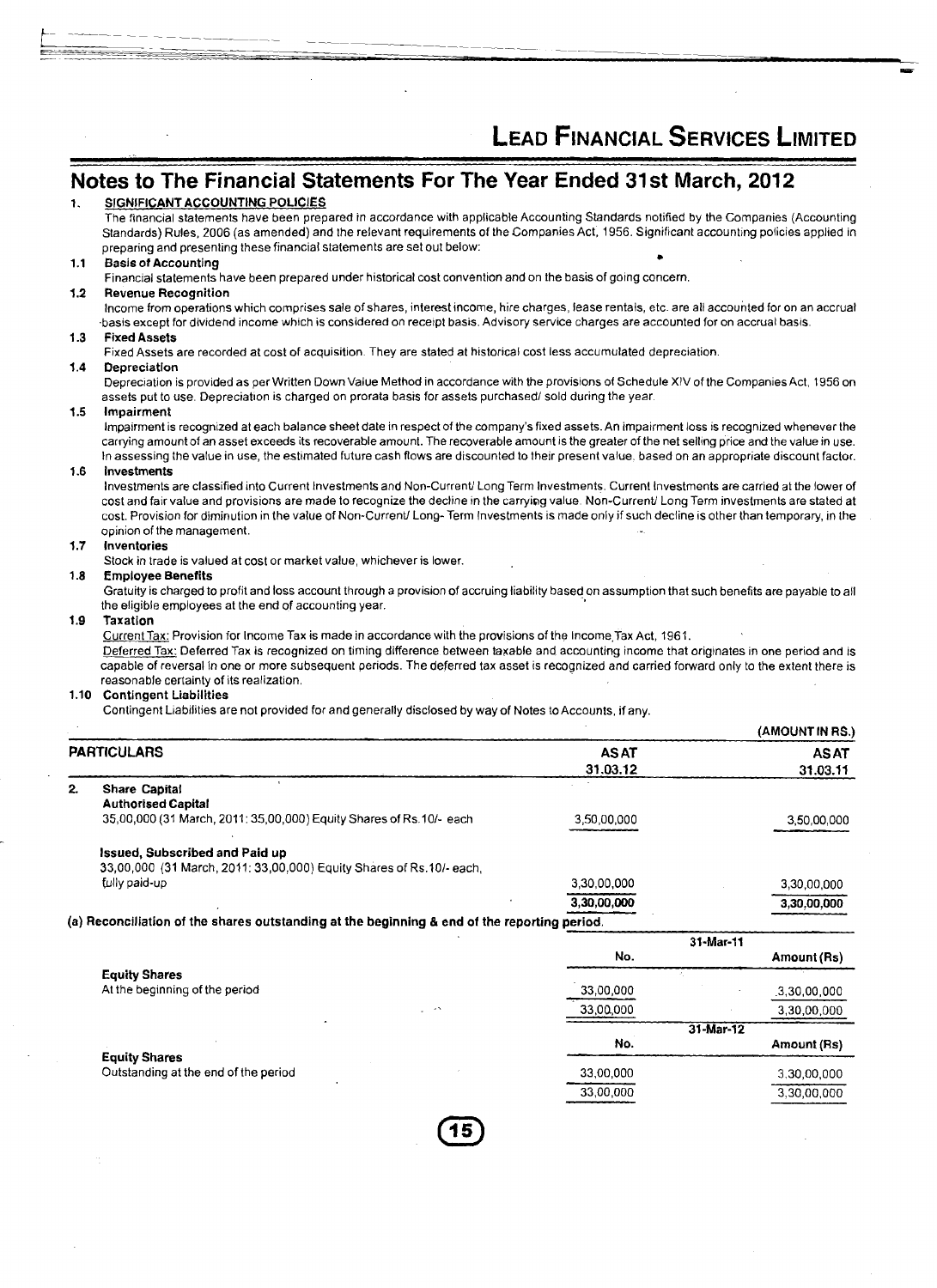| <b>PARTICULARS</b> | <b>ASAT</b> | <b>ASAT</b> |
|--------------------|-------------|-------------|
|                    | 31.03.12    | 31.03.11    |

(b) Terms/ Rights attached to equity shares

The company has only one class of equity shares having par value of Rs. 10 per share. Each Holder of Equity Shares is entitled to one vote per share. The company declares and pays dividend in Indian Rupees.

In the event of liquidation of the company, the holders of equity shares will be entitled to receive remaining assets of the company, after distribution of all preferential amounts. The distribution will be in proportion lo the number of equity shares

(c) Details of shareholders holding more than 5% shares.

|    | <b>Particulars</b>                                                           | 31-Mar-12               |                        |  |
|----|------------------------------------------------------------------------------|-------------------------|------------------------|--|
|    |                                                                              | No.                     | % holding in the class |  |
|    | Equity Shares of Rs. 10 each fully paid up                                   |                         |                        |  |
|    | P. C. Bindal                                                                 | 1,95,200                | 5.92                   |  |
|    | Manushree Bindal                                                             | 1,89,000                | 5.73                   |  |
|    | <b>LFS Securities Limited</b>                                                | 1,84,500                | 5.59                   |  |
|    | <b>ECI Limited</b>                                                           | 1,79,680                | 5.44                   |  |
|    |                                                                              |                         | 22.68                  |  |
|    |                                                                              | 7,48,380                |                        |  |
|    |                                                                              |                         | 31-Mar-11              |  |
|    |                                                                              | No.                     | % holding in the class |  |
|    |                                                                              |                         |                        |  |
|    | Equity Shares of Rs. 10 each fully paid up                                   |                         |                        |  |
|    | P. C. Bindal                                                                 | 1,95,200                | 5.92<br>0.88           |  |
|    | Manushree Bindal                                                             | 29,000<br>1,84,500      | 5.59                   |  |
|    | <b>LFS Securities Limited</b><br><b>ECI Limited</b>                          | 1,79,680                | 5.44                   |  |
|    |                                                                              |                         |                        |  |
| 3. | <b>Reserves and Surplus</b>                                                  | 4,08,700                | 17.83                  |  |
|    | (a) General Reserve                                                          |                         |                        |  |
|    | As per last Balance Sheet                                                    | 63,000                  | 63,000                 |  |
|    | Addition during the year                                                     |                         |                        |  |
|    | Closing Balance                                                              | 63,000                  | 63,000                 |  |
|    |                                                                              |                         |                        |  |
|    | (b) Statutory Reserve*                                                       |                         |                        |  |
|    | As per last Balance Sheet                                                    | 8,70,682                | 7,23,313               |  |
|    | Addition during the year                                                     | 1,97,380                | 1,47,369               |  |
|    | Closing Balance                                                              | 10,68,062               | 8,70,682               |  |
|    | * Reserve created as per the Guidelines issued by the Reserve Bank of India. |                         |                        |  |
|    | (c) Surplus i.e. Balance in the Statement of Profit & Loss                   |                         |                        |  |
|    | As per last Balance Sheet                                                    | 54,96,476               | 49,07,000              |  |
|    | Addition during the year                                                     | 9,86,898                | 7,36,845               |  |
|    | Transfer to Statutory Reserve                                                | (1, 97, 380)            | (1, 47, 369)           |  |
|    | Closing Balance                                                              | 62,85,995               | 54,96,476              |  |
|    |                                                                              | 74,17,057               | 64,30,158              |  |
| 4. | <b>Short-Term Borrowings</b>                                                 |                         |                        |  |
|    | Loans Repayable on Demand:                                                   |                         |                        |  |
|    | - from Banks [Secured]                                                       |                         | 63,00,000              |  |
|    | - from Others [Unsecured]                                                    | 1,38,00,000<br>7,00,000 | 1,08,00,000            |  |
|    | Loans & Advances from Related Parties [Unsecured]<br>Advances Refundable     | 11,00,000               | 11,00,000              |  |
|    |                                                                              | 1,56,00,000             |                        |  |
|    |                                                                              |                         | 1,82,00,000            |  |
|    | The above amount includes                                                    |                         |                        |  |
|    | - Secured Borrowings                                                         |                         | 63.00.000              |  |
|    | - Unsecured Borrowings                                                       | 1,56,00,000             | 1,19,00,000            |  |
|    | Loans Repayable on Demand from Banks are secured against pledge of FDRs.     |                         |                        |  |
| 5. | <b>Other Current Liabilities</b>                                             |                         |                        |  |
|    | <b>Expenses Payable</b>                                                      | 1,74,090                | 2,64,499               |  |
|    | Interest Accrued & Due on Borrowings                                         | 10,89,765               |                        |  |
|    | <b>Statutory Liabilities</b>                                                 | 1,21,085                |                        |  |
|    | <b>Advances Received</b>                                                     | 4,50,00,000             | 4,50,00,000            |  |
|    |                                                                              | 4,63,84,940             | 4,52,64,499            |  |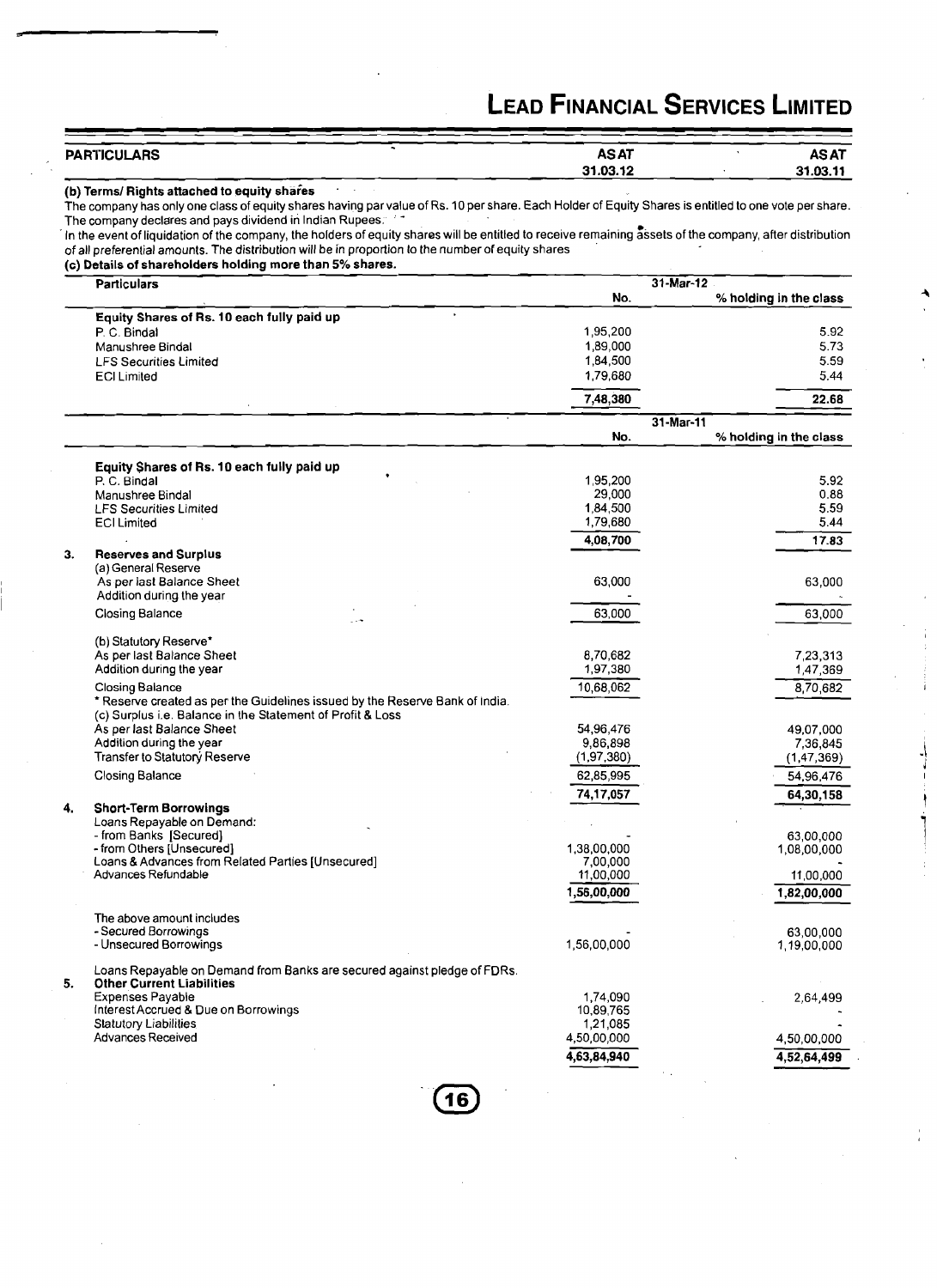3,22,747

 $3,22,747$ 

4,69,606<br>32,880

5,02,486

### **6.** Short-Term Provisions

Provision For Taxation Contingent Provisions against Standard Assets

**7.** Tangible Assets as on **31** st March 201 2.

| ls.                                                       | <b>Particulars</b><br><b>Gross Block</b>                                                                                                                     |                      |            |                 | Depreciation         |                      |              | <b>Net Block</b> |                      |               |               |
|-----------------------------------------------------------|--------------------------------------------------------------------------------------------------------------------------------------------------------------|----------------------|------------|-----------------|----------------------|----------------------|--------------|------------------|----------------------|---------------|---------------|
| ΙNο.                                                      |                                                                                                                                                              | Cost as              | Addition   | Sale / Disposal | Total as             | Up to                | For the      | Adjustment       | Upto                 | Net Carrying  | Net Carrying  |
|                                                           |                                                                                                                                                              | m                    | During the | During the      | on                   | 01.04.2011           | year         |                  | 31.03.2012           | Amount as     | Amount as     |
|                                                           |                                                                                                                                                              | 01.04.2011           | Year       | Year            | 31.03.2012           |                      |              |                  |                      | on 31.03.2012 | on 31.03.2011 |
|                                                           | Leasehold Land                                                                                                                                               | 49,66,908            |            |                 | 49,66,908            | г,                   |              |                  |                      | 49,66,908     | 49,66,908     |
|                                                           | <b>Buildings</b>                                                                                                                                             | 1,89,67,655          |            |                 | 1,89,67,655          |                      |              |                  |                      | 1,89,67,655   | 1,89,67,655   |
|                                                           | Furiture & Fixtures                                                                                                                                          | 14,61,325            |            |                 | 14,61,325            | 13,81,387            | 14,469       |                  | 13,95,856            | 65.469        | 79,938        |
|                                                           | Vehicle                                                                                                                                                      |                      | 5,18,500   |                 | 5,18,500             |                      | 58,684       |                  | 58,684               | 4,59,816      |               |
| $\begin{array}{c} 1 \\ 2 \\ 3 \\ 4 \\ 5 \\ 6 \end{array}$ | Office Equipments                                                                                                                                            | 2,40,375<br>4,38,700 |            |                 | 2,40,375<br>4,38,700 | 2,03,061<br>4,38,331 | 5.190<br>147 |                  | 2,08,251<br>4,38,479 | 32,124<br>221 | 37,314<br>369 |
|                                                           | Computers<br><b>TOTAL</b>                                                                                                                                    | 2,60,74,963          | 5,18,500   |                 | 2,65,93,463          | 20,22,779            | 78,491       |                  | 21,01,269            | 2,44,92,194   | 2,40,52,184   |
|                                                           | <b>Previous Year</b>                                                                                                                                         | 2,60,74,963          |            |                 | 2,60,74,963          | 19,98,838            | 23,941       |                  | 20,22,779            | 2,40,52,184   | 2,40,76,125   |
| 8.                                                        | <b>Non-Current Investments</b><br><b>TRADE INVESTMENTS (Valued at Cost)</b>                                                                                  |                      |            |                 |                      |                      |              |                  |                      |               |               |
|                                                           | <b>Investment Property</b>                                                                                                                                   |                      |            |                 |                      |                      |              |                  |                      |               | 59,33,453     |
|                                                           | <b>Investment in Quoted Equity Instruments</b><br>100 (31 March 2011:100) Equity shares of Rs 10 each fully paid up<br>in Guirat Opticals Fibres Ltd         |                      |            |                 |                      |                      |              | 1,930            |                      |               | 1,930         |
|                                                           | 1000 (31 March 2011:1000) Equity shares of Rs 10 each fully paid up<br>in Premier Vinyl Ltd.                                                                 |                      |            |                 |                      |                      |              | 37,645           |                      |               | 37,645        |
|                                                           | 80,000 (31 March 2011:80,000) Equity Shares of Rs 10 each fully<br>paid up in NHPC Ltd.                                                                      |                      |            |                 |                      |                      |              | 25,99,442        |                      |               | 25,99,442     |
|                                                           | 4,000 (31 March 2011:4,000) Equity Shares of Rs 10 each fully paid up                                                                                        |                      |            |                 |                      |                      |              | 5,13,873         |                      |               | 5,13,873      |
|                                                           | in Reliance Power Ltd.<br><b>Investment in Unquoted Equity Instruments</b>                                                                                   |                      |            |                 |                      |                      |              | 31,52,890        |                      |               | 31,52,890     |
|                                                           | 1,20,000 (31 March 2011:1,20,000) Equity Shares of Rs 10 each fully<br>paid up in SLS Stock & Shares Broker Ltd.                                             |                      |            |                 |                      |                      |              | 12,00,000        |                      |               | 12,00,000     |
|                                                           | 82,000 (31 March 2011:82,000) Equity Shares of Rs 10 each fully                                                                                              |                      |            |                 | 8,20,000             |                      |              | 8,20,000         |                      |               |               |
|                                                           | paid up in Indraprastha Commodity Trading Pvt. Ltd.<br>80,000 (31 March 2014:80,000) Equity Shares of Rs 10 each fully<br>paid up in Balaji Growth Fund Ltd. |                      |            |                 |                      | 20,00,000            |              |                  | 20,00,000            |               |               |
|                                                           | 5,000 (31 March 2011:5,000) Equity Shares of Rs 10 each fully<br>paid up in Kriti Machinery Pvt. Ltd.                                                        |                      |            |                 |                      |                      |              | 5,00,000         |                      |               | 5,00,000      |
|                                                           | 75,000 (31 March 2011:75,000) Equity Shares of Rs 10 each fully<br>paid up in Vishesh Jewellers Pvt. Ltd.                                                    |                      |            |                 |                      |                      |              | 75,00,000        |                      |               | 75,00,000     |
|                                                           | <b>Investments in Quoted Bonds</b>                                                                                                                           |                      |            |                 |                      |                      |              | 1,20,20,000      |                      |               | 1,20,20,000   |
|                                                           | 24 (31 March 2011:24) Bonds of Rs. 10,00,000 each in<br>Reliance Logistics Infra Ltd.                                                                        |                      |            |                 |                      |                      |              | 2,41,20,000      |                      |               | 2,41,20,000   |
|                                                           | <b>Investments in Project Equity</b><br><b>IDFC</b> Infrastructure                                                                                           |                      |            |                 |                      |                      |              | 50,00,000        |                      |               | 37,50,000     |
|                                                           |                                                                                                                                                              |                      |            |                 |                      |                      |              | 4,42,92,890      |                      |               | 4,89,76,343   |
|                                                           | Aggregate Amount of Quoted Investments                                                                                                                       |                      |            |                 |                      |                      |              | 2,72,72,890      |                      |               | 2,72,72,890   |
|                                                           | Market Value of Quoted Investments as on 31 March, 12 is                                                                                                     |                      |            |                 |                      |                      |              |                  |                      |               |               |
|                                                           | Rs. 2,60,39,600 (31 March 2011: Rs. 2,64,52,110)                                                                                                             |                      |            |                 |                      |                      |              |                  |                      |               |               |
|                                                           | Aggregate Amount of Unquoted Investments<br>Value of Investment Property                                                                                     |                      |            |                 |                      |                      |              | 1,70,20,000      |                      |               | 1,57,70,000   |
| 9.                                                        | <b>Deferred Tax Assets (Net)</b>                                                                                                                             |                      |            |                 |                      |                      |              |                  |                      |               | 59,33,453     |
|                                                           | <b>Deferred Tax Assets</b><br>Fixed Assets: Impact of difference b/w tax depreciation & depreciation<br>charged for financial reporting                      |                      |            |                 |                      |                      |              | 33,818           |                      |               | 29,030        |
|                                                           | <b>Others</b><br><b>Gross Deferred Tax Assets</b><br><b>Deferred Tax Liabilities</b>                                                                         |                      |            |                 |                      |                      |              | 33,818           |                      |               | 29,030        |
|                                                           | <b>Deferred Tax Assets (Net)</b>                                                                                                                             |                      |            |                 |                      |                      |              | 33,818           |                      |               | 29,030        |
| 10.                                                       | Inventories (Valued at lower of cost and net realizable value)<br>Stock-in-Trade/Traded Goods                                                                |                      |            |                 |                      |                      |              | 39,68,848        |                      |               |               |
|                                                           |                                                                                                                                                              |                      |            |                 |                      |                      |              | 39,68,848        |                      |               | 40,54,386     |
|                                                           |                                                                                                                                                              |                      |            |                 |                      |                      |              |                  |                      |               | 40,54,386     |

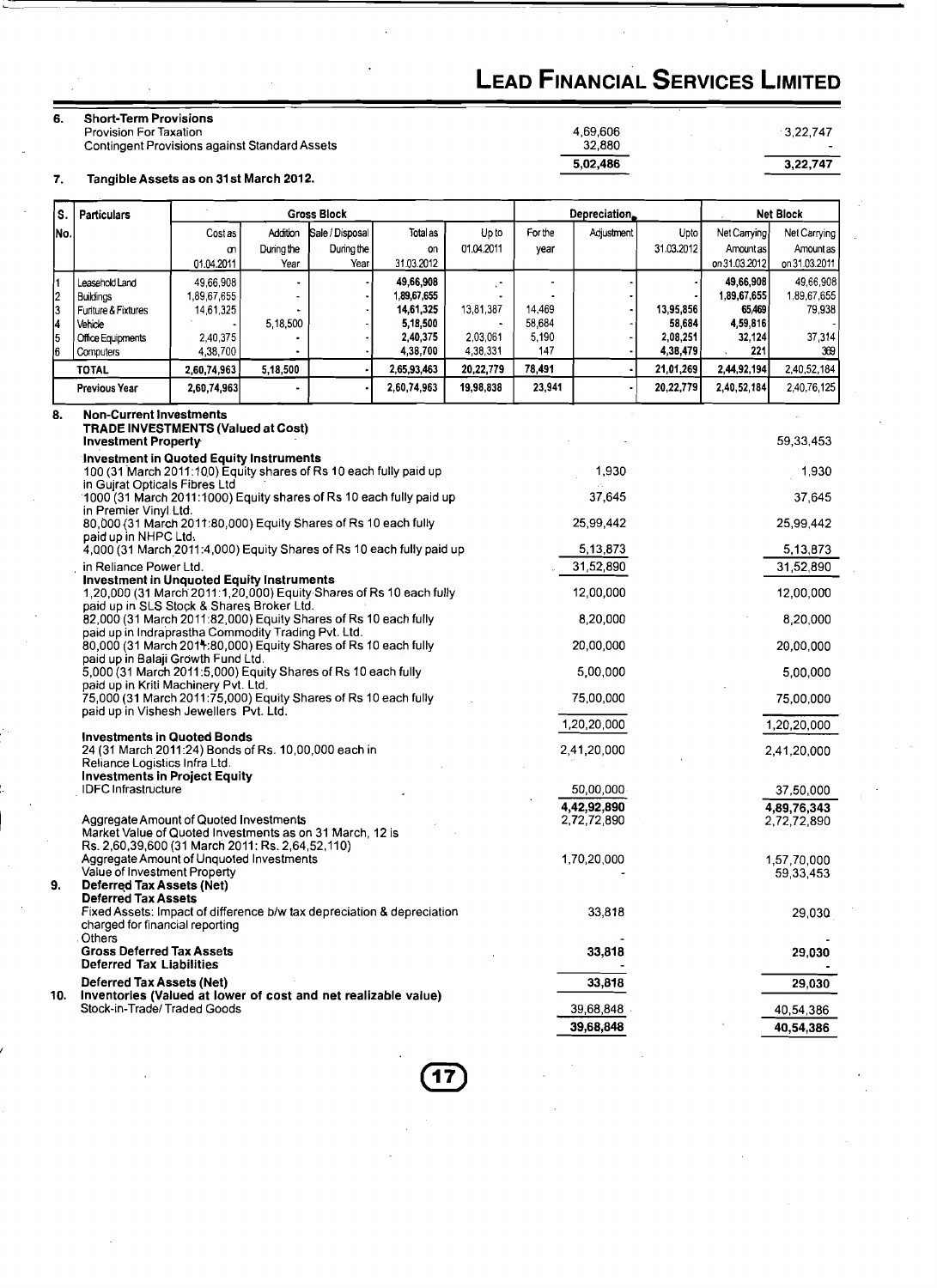|     |                                                                                                                          | LEAU FINANCIAL JERVICES LIMITEU |               |
|-----|--------------------------------------------------------------------------------------------------------------------------|---------------------------------|---------------|
| 11. | <b>Cash and Cash Equivalents</b>                                                                                         |                                 |               |
|     | <b>Balance with Banks</b>                                                                                                |                                 |               |
|     | - In Current Accounts                                                                                                    | 85,263                          | 15,27,434     |
|     | - In Deposit Accounts (Pledged with Banks)                                                                               |                                 | 70,00,000     |
|     | Cash on Hand                                                                                                             | 62,015                          | 2,62,796      |
|     |                                                                                                                          | 1, 47, 278                      | 87,90,229     |
| 12. | <b>Short-Term Loans and Advances</b>                                                                                     |                                 |               |
|     | Loans & Advances to Related Parties (Unsecured, Considered Good)<br>Other Loans & Advances (Unsecured, Considered Good)* | 2,94,64,000                     | 1,67,71,015   |
|     |                                                                                                                          |                                 |               |
|     |                                                                                                                          | 2,94,64,000                     | 1,67,71,015   |
|     | * Includes Advances of Rs. 1,50,00,000 (31 March, 2011: Rs. 25,00,000)<br>13. Other Current Assets                       |                                 |               |
|     | <b>Prepaid Taxes</b>                                                                                                     | 1,68,000                        | 1,71,359      |
|     | Income Tax Refund Due                                                                                                    | 3,37,455                        | 3,72,857      |
|     |                                                                                                                          | 5,05,455                        | 5,44,216      |
| 14. | <b>Revenue From Operations</b>                                                                                           |                                 |               |
|     | Interest Income                                                                                                          | 42,14,041                       | 43,44,847     |
|     | <b>Other Financial Services</b>                                                                                          | 1,00,000                        | 16,850        |
|     | Sale Of Shares                                                                                                           |                                 | 24,13,812     |
|     | Other Operating Income                                                                                                   |                                 |               |
|     | - Dividend Income                                                                                                        | 2,04,121                        | 50,201        |
|     | - Gain on Sale of Investments                                                                                            | 1,17,028                        | 1,03,022      |
|     |                                                                                                                          | 46,35,190                       | 69,28,732     |
|     | 15. Purchases of Stock-in-Trade/Traded Goods                                                                             |                                 |               |
|     | Shares of Companies                                                                                                      | 3,63,532                        | 75,29,072     |
|     |                                                                                                                          | 3,63,532                        | 75,29,072     |
| 16. | (Increase)/ Decrease in Inventories                                                                                      |                                 |               |
|     | Inventories at the beginning of the year<br><b>Traded Goods (Shares of Companies)</b>                                    | 40,54,386                       | 9,65,098      |
|     | Inventories at the end of the year                                                                                       |                                 |               |
|     | Traded Goods (Shares of Companies)                                                                                       | 39,68,848                       | 40,54,386     |
|     | (Increase)/ Decrease in Inventories                                                                                      | 85,538                          | (30, 89, 288) |
|     |                                                                                                                          |                                 |               |
| 17. | <b>Employee Benefit Expenses</b><br>Salaries and Wages                                                                   | 6,72,000                        | 6,42,000      |
|     | Bonus to Employees                                                                                                       | 41,000                          |               |
|     | Staff Welfare Expenses                                                                                                   | 28,362                          | 16,644        |
|     | Travelling & Conveyance                                                                                                  | 21,975                          | 42,165        |
|     |                                                                                                                          | 7,63,337                        | 7,00,809      |
| 18. | <b>Finance Costs</b>                                                                                                     |                                 |               |
|     | Interest Expense                                                                                                         | 12,19,258                       | 1,36,285      |
|     |                                                                                                                          | 12,19,258                       | 1,36,285      |
| 19. | <b>Other Expenses</b>                                                                                                    |                                 |               |
|     | Rent, Rates & Taxes                                                                                                      | 1,80,000                        | 1,80,000      |
|     | Repair & Maintenance (Others)                                                                                            | 14,923                          | 26,202        |
|     | <b>Advertisement Expenses</b>                                                                                            | 45,291                          | 47,862        |
|     | <b>Communication Expenses</b>                                                                                            | 66,742                          | 51,370        |
|     | Printing and Stationery                                                                                                  | 11,324                          | 8,421         |
|     | <b>Bank Charges</b>                                                                                                      | 12,435                          | 13,786        |
|     | Professional & Legal Expenses<br>Auditors' Remuneration                                                                  | 83,038<br>28,090                | 1,05,262      |
|     | Provisioning on Standard Assets                                                                                          | 32,880                          | 12,133        |
|     | Balances Written Off                                                                                                     | 1,65,015.                       |               |
|     | General and Miscellaneous Expenses                                                                                       | 16,858                          | 35,790        |
|     |                                                                                                                          | 6,56,596                        | 4,80,826      |
| 20. | <b>Current Tax</b>                                                                                                       |                                 |               |
|     | Provision for Tax for the Current Year                                                                                   | 4,69,606                        | 3,22,747      |
|     | Earlier Year Tax                                                                                                         | 16,722                          | 87,626        |
|     |                                                                                                                          | 4,86,328                        | 4,10,373      |
|     |                                                                                                                          |                                 |               |

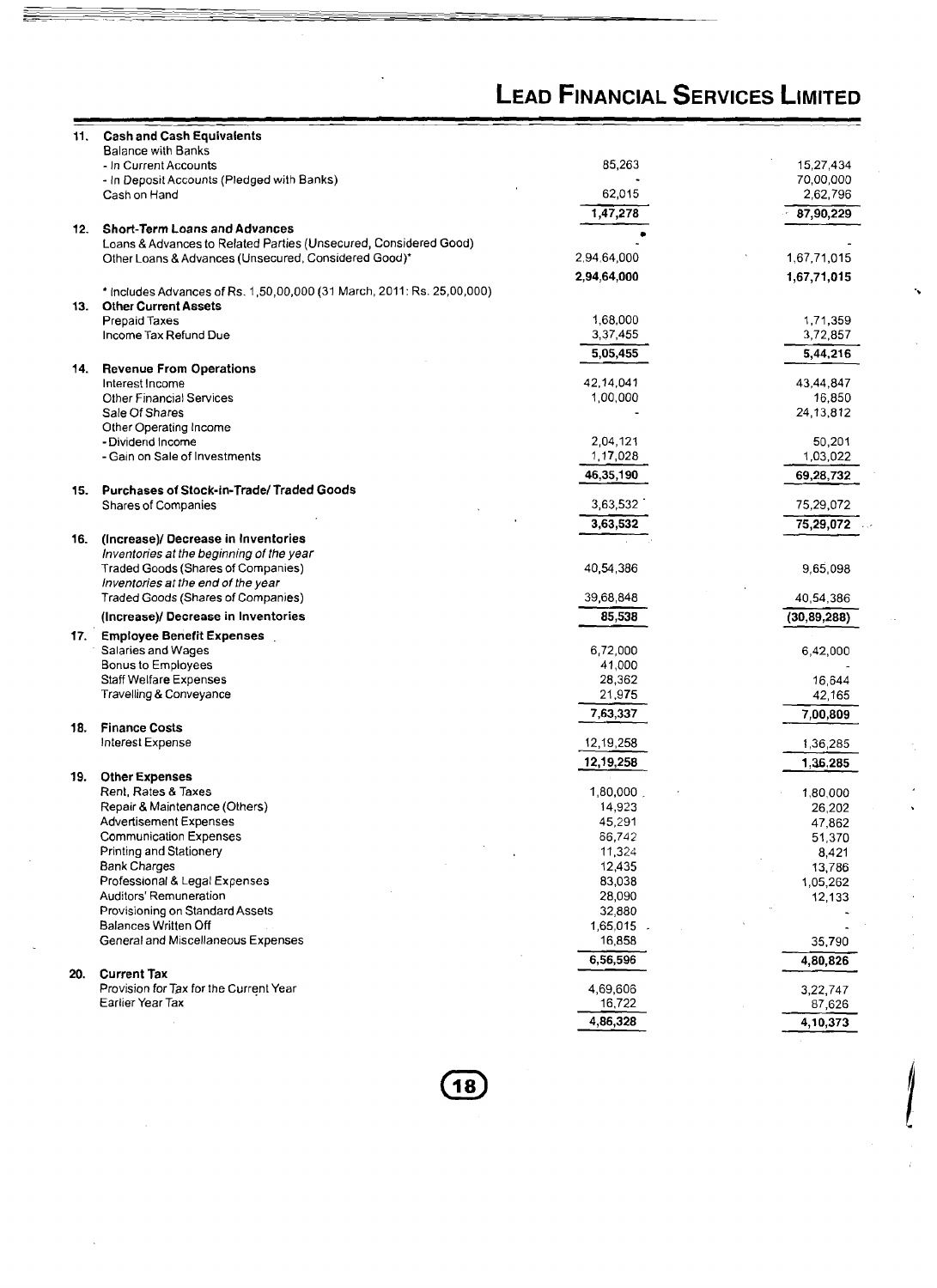|         |                                                                                                                                                                                                                                                                                                                                                                                                                                                                                                                                                                                                                                                                                                                                                                                                                                                                                                                                                                                                                                                           |                                            |                                                                                                      | <b>LEAD FINANCIAL SERVICES LIMITED</b> |
|---------|-----------------------------------------------------------------------------------------------------------------------------------------------------------------------------------------------------------------------------------------------------------------------------------------------------------------------------------------------------------------------------------------------------------------------------------------------------------------------------------------------------------------------------------------------------------------------------------------------------------------------------------------------------------------------------------------------------------------------------------------------------------------------------------------------------------------------------------------------------------------------------------------------------------------------------------------------------------------------------------------------------------------------------------------------------------|--------------------------------------------|------------------------------------------------------------------------------------------------------|----------------------------------------|
| 21.     | <b>Contingent Liabilities</b><br>In respect of Guarantees given in respect of loan taken by others, an amount not exceeding Rs. 6.50 Crores.                                                                                                                                                                                                                                                                                                                                                                                                                                                                                                                                                                                                                                                                                                                                                                                                                                                                                                              |                                            |                                                                                                      |                                        |
| 22.     | <b>Capital &amp; Other Commitments</b><br>Estimated amount of contracts remaining to be executed on Capital Accounts (Net of advances) Rs. Nil (31 March, 2011: Rs. Nil)                                                                                                                                                                                                                                                                                                                                                                                                                                                                                                                                                                                                                                                                                                                                                                                                                                                                                  |                                            |                                                                                                      |                                        |
| 23.     | <b>Segment Reporting</b><br>The company is a Non Banking Financial Company. Since there is only one segment in which company is operating,<br>Segment Reporting as required under Accounting Standard-17 notified by the Companies (Accounting Standards) Rules, 2006 is not applicable.                                                                                                                                                                                                                                                                                                                                                                                                                                                                                                                                                                                                                                                                                                                                                                  |                                            |                                                                                                      |                                        |
| 24.     | <b>Related Party Transactions</b><br>24.1 Related Party Disclosures<br>(A) Subsidiary Company                                                                                                                                                                                                                                                                                                                                                                                                                                                                                                                                                                                                                                                                                                                                                                                                                                                                                                                                                             |                                            | N.A.                                                                                                 |                                        |
|         | (B) Related Parties with whom transactions have taken place during the year<br>- Key Managerial Personnel<br>- Enterprises owned or significantly influenced by Key Management Personnel                                                                                                                                                                                                                                                                                                                                                                                                                                                                                                                                                                                                                                                                                                                                                                                                                                                                  |                                            | Mr. Vijay Kumar<br><b>LFS Securities Ltd</b><br>LFS Services Pvt. Ltd.<br>Privy Consulting Pvt. Ltd. |                                        |
|         | 24.2 Related Party Transactions                                                                                                                                                                                                                                                                                                                                                                                                                                                                                                                                                                                                                                                                                                                                                                                                                                                                                                                                                                                                                           |                                            | 31.3.2012                                                                                            | 31.3.2011                              |
|         | <b>Key Managerial Personnel</b><br>Remuneration                                                                                                                                                                                                                                                                                                                                                                                                                                                                                                                                                                                                                                                                                                                                                                                                                                                                                                                                                                                                           |                                            | 1,80,000                                                                                             | 1,80,000                               |
|         | Enterprises owned or significantly influenced by Key Management Personnel<br>Advance Taken                                                                                                                                                                                                                                                                                                                                                                                                                                                                                                                                                                                                                                                                                                                                                                                                                                                                                                                                                                |                                            | 7,00,000                                                                                             |                                        |
|         | Advance Given                                                                                                                                                                                                                                                                                                                                                                                                                                                                                                                                                                                                                                                                                                                                                                                                                                                                                                                                                                                                                                             |                                            | 15,00,000                                                                                            |                                        |
|         | Advance Received Back<br>Loan Taken                                                                                                                                                                                                                                                                                                                                                                                                                                                                                                                                                                                                                                                                                                                                                                                                                                                                                                                                                                                                                       |                                            | 15,00,000                                                                                            | 57,00,000                              |
|         | Loan Repaid<br><b>Balance Due to</b>                                                                                                                                                                                                                                                                                                                                                                                                                                                                                                                                                                                                                                                                                                                                                                                                                                                                                                                                                                                                                      |                                            |                                                                                                      | 1,06,00,000                            |
|         | <b>Key Managerial Personnel</b><br>Enterprises owned or significantly influenced by Key Management Personnel<br><b>Balance Due from</b>                                                                                                                                                                                                                                                                                                                                                                                                                                                                                                                                                                                                                                                                                                                                                                                                                                                                                                                   |                                            | 7,00,000                                                                                             |                                        |
| 25.     | <b>Key Managerial Personnel</b><br>Enterprises owned or significantly influenced by Key Management Personnel<br><b>Earnings Per Share</b>                                                                                                                                                                                                                                                                                                                                                                                                                                                                                                                                                                                                                                                                                                                                                                                                                                                                                                                 |                                            |                                                                                                      |                                        |
|         | <b>Particulars</b>                                                                                                                                                                                                                                                                                                                                                                                                                                                                                                                                                                                                                                                                                                                                                                                                                                                                                                                                                                                                                                        |                                            | 31.3.2012                                                                                            | 31.3.2011                              |
|         | Opening Number of Equity Shares                                                                                                                                                                                                                                                                                                                                                                                                                                                                                                                                                                                                                                                                                                                                                                                                                                                                                                                                                                                                                           |                                            | 33,00,000                                                                                            | 33,00,000                              |
|         | Allotted during the Year                                                                                                                                                                                                                                                                                                                                                                                                                                                                                                                                                                                                                                                                                                                                                                                                                                                                                                                                                                                                                                  |                                            |                                                                                                      |                                        |
|         | Outstanding Number of Shares at the year end.<br>Weighted number of Shares                                                                                                                                                                                                                                                                                                                                                                                                                                                                                                                                                                                                                                                                                                                                                                                                                                                                                                                                                                                |                                            | 33,00,000<br>33,00,000                                                                               | 33,00,000<br>33,00,000                 |
|         | Net Profit after Tax (Rs.)                                                                                                                                                                                                                                                                                                                                                                                                                                                                                                                                                                                                                                                                                                                                                                                                                                                                                                                                                                                                                                |                                            | 9.86.898.43                                                                                          | 7,36,845.39                            |
|         | Earning Per Share (Rs.)<br>26. Payment to Auditors                                                                                                                                                                                                                                                                                                                                                                                                                                                                                                                                                                                                                                                                                                                                                                                                                                                                                                                                                                                                        |                                            | 0.30                                                                                                 | 0.22                                   |
|         | <b>Particulars</b>                                                                                                                                                                                                                                                                                                                                                                                                                                                                                                                                                                                                                                                                                                                                                                                                                                                                                                                                                                                                                                        |                                            | 31.3.2012                                                                                            | 31.3.2011                              |
|         | <b>Audit Fees</b><br>Others                                                                                                                                                                                                                                                                                                                                                                                                                                                                                                                                                                                                                                                                                                                                                                                                                                                                                                                                                                                                                               |                                            | 28,090                                                                                               | 12,133                                 |
| 28.     | The company has not given any loans and advances in the nature of loan required to be disclosed pursuant to Clause 32 of the Listing Agreement.<br>No. provision has been made for Gratuity as no employee has completed qualifying period of service.<br>29. In the opinion of Board of Directors, all the current assets, loan & advances have a value on realization in the ordinary course of business at least<br>equal to the amount at which they are stated, except those stated otherwise and that all known liabilities relating to the year have been provided for.                                                                                                                                                                                                                                                                                                                                                                                                                                                                            |                                            |                                                                                                      |                                        |
| 30.     | <b>Particulars</b>                                                                                                                                                                                                                                                                                                                                                                                                                                                                                                                                                                                                                                                                                                                                                                                                                                                                                                                                                                                                                                        |                                            | 31.3.2012                                                                                            | 31.3.2011                              |
|         | Earning in Foreign Currency<br>Expenditure in Foreign Exchange<br>31. No dues are payable by the Company to the parties covered under Micro, Small & Medium Enterprises Development Act, 06.<br>32. Parties balances are subject to confirmation from them.<br>33. Previous Year's Figures<br>Till the year ended 31 March, 2011, the company was using pre-revised Schedule VI to the Companies Act, 1956 for prepration and presentation of<br>financial statements. During the year ended 31st March, 2012, the Revised Schedule VI notified under Companies Act, 1956 has become applicable<br>to the Company. The adoption of Revised Schedule VI does not impact recognition and measurement principles followed for prepration for financial<br>statements. However, it significantly impacts presentation and disclosures made in the financial statements, particularly presentation of Balance<br>Sheet. As a result, previous years' figures have been regrouped/ reclassified to conform to this year's financial statements where necessary. |                                            |                                                                                                      |                                        |
|         | <b>AUDITORS' REPORT</b><br>As per our report of even date                                                                                                                                                                                                                                                                                                                                                                                                                                                                                                                                                                                                                                                                                                                                                                                                                                                                                                                                                                                                 |                                            | For & on Behalf of the Board                                                                         |                                        |
|         | For G.C. SHARDA & CO.<br><b>Chartered Accountants</b><br>(FRN. 500041N)                                                                                                                                                                                                                                                                                                                                                                                                                                                                                                                                                                                                                                                                                                                                                                                                                                                                                                                                                                                   |                                            |                                                                                                      |                                        |
| Partner | <b>CA.Vandna Gopal Sharda</b><br>Membership No.091051                                                                                                                                                                                                                                                                                                                                                                                                                                                                                                                                                                                                                                                                                                                                                                                                                                                                                                                                                                                                     | [P.C. Bindal]<br>Chairman<br>DIN: 00004769 | [Vijay Kumar]<br>Whole Time Director<br>DIN: 00165917                                                | [R Anand]<br>Company Secretary         |
|         | Place : New Delhi<br>Date: May 26, 2012                                                                                                                                                                                                                                                                                                                                                                                                                                                                                                                                                                                                                                                                                                                                                                                                                                                                                                                                                                                                                   |                                            |                                                                                                      |                                        |
|         |                                                                                                                                                                                                                                                                                                                                                                                                                                                                                                                                                                                                                                                                                                                                                                                                                                                                                                                                                                                                                                                           |                                            |                                                                                                      |                                        |
|         |                                                                                                                                                                                                                                                                                                                                                                                                                                                                                                                                                                                                                                                                                                                                                                                                                                                                                                                                                                                                                                                           |                                            |                                                                                                      |                                        |